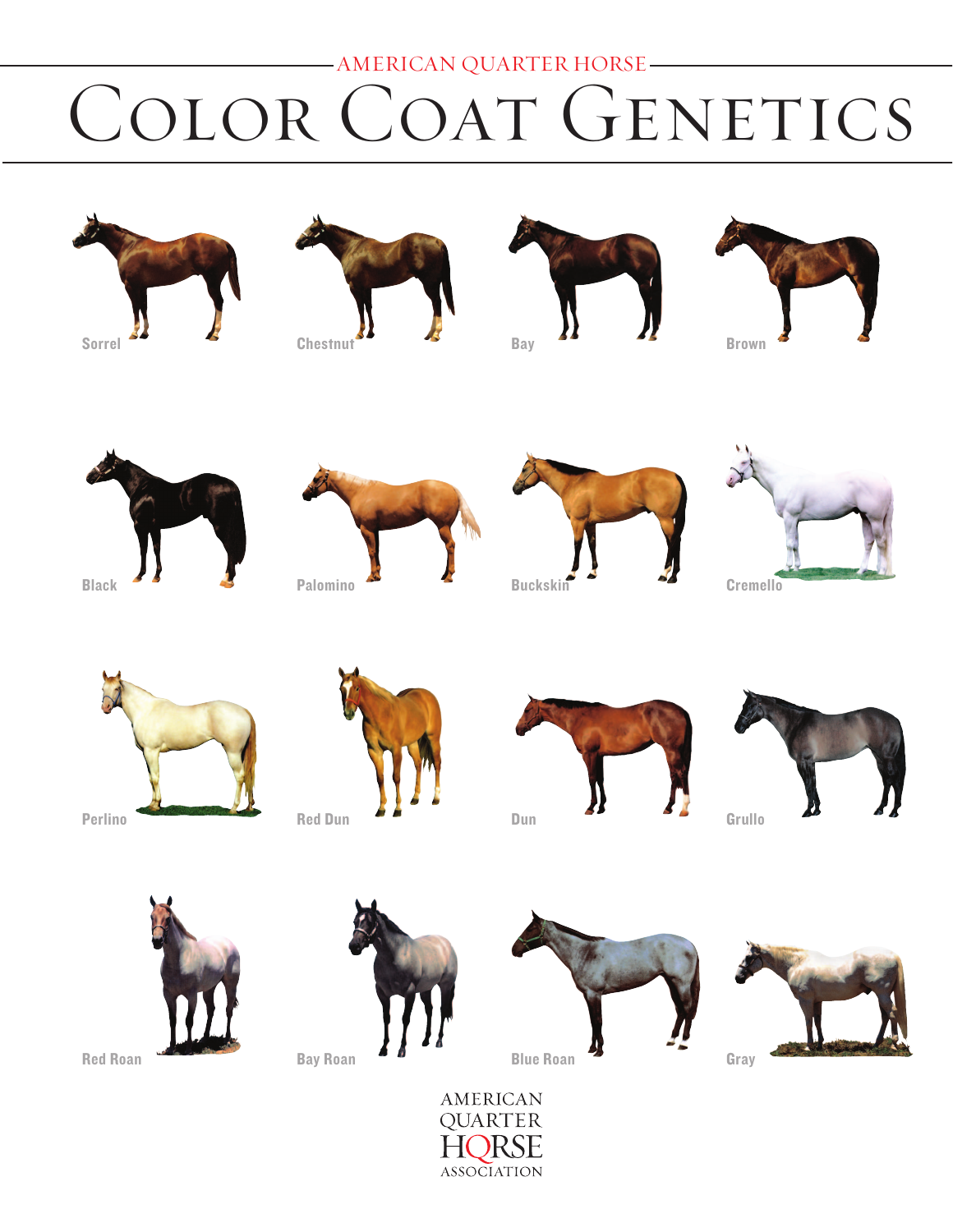#### **WHAT ARE THE COLOR GENETICS OF A SORREL?**

Like CHESTNUT, a SORREL carries TWO copies of the RED gene only (or rather, non-BLACK) meaning it allows for the color RED only. SORREL possesses no other color genes, including BLACK, regardless of parentage. It is completely recessive to all other coat colors. When breeding with a SORREL, any color other than SORREL will come exclusively from the other parent. A SORREL or CHESTNUT bred to a SORREL or CHESTNUT will yield SORREL or CHESTNUT 100 percent of the time. SORREL and CHESTNUT are the most common colors in American Quarter Horses.

# **WHAT DOES A SORREL LOOK LIKE?**

The most common appearance of SORREL is a red body with a red mane and tail with no black points. But the SORREL can have variations of both body color and mane and tail color, both areas having a base of red. The mature body may be a bright red, deep red, or a darker red appearing almost as CHESTNUT, and any variation in between. The mane and tail are usually the same color as the body but may be blonde or flaxen. In fact, a light SORREL with a blonde or flaxen mane and tail may closely resemble (and is often confused with) a PALOMINO, and if a dorsal stripe is present (which a SORREL may have), it may be confused with a RED DUN.



# IF A SORREL HORSE HAS A DORSAL STRIPE. DOESN'T THAT MAKE IT A DUN?

Foals that will be SORREL are often born with light red hair coloration as well as having a distinct dorsal stripe. This characteristic is often confused with and mistaken as RED DUN. However, a SORREL is a non-diluted horse. A dorsal stripe can be inherited from a non-DUN parent. A SORREL foal usually loses the dorsal stripe upon shedding its first coat. But even if the SORREL retains the dorsal stripe as a mature horse, it still is not due to the DUN DILUTION gene. One may notice that the mature coat of the SORREL does not include zebra stripes on the legs.

#### IF A RED OR SORREL COLORED HORSE HAS A BLACK MANE AND TAIL, DOESN'T THAT MAKE IT A BAY?

A BAY must have black on ALL points. Not only are the mane and tail black but also the tips of the ears and the lower legs from the coronet up. Oftentimes, a horse with a RED or SORREL body color will also have a very dark mane and tail that is often confused with black. However, the mane and tail are dark due to concentrated amounts of the RED pigment, giving them the appearance of black against the brighter RED coat color. One may notice that these horses do not have black tips on the ears nor is there black on the lower legs. This color is registered as CHESTNUT.

# **WHAT ARE SOME OTHER ASPECTS WE NEED TO KNOW ABOUT SORREL?**

Referring to the color of a horse as SORREL is common throughout the West. However, this color historically is referred to as CHESTNUT.

It is possible for SORREL to express the roan gene. AQHA recognizes this color as RED ROAN. (See RED ROAN)

A SORREL may have white hair scattered throughout the body or have white hair concentrated in specific areas. It is most often confused with ROAN but is neither the result of the ROAN nor GRAY genes. These areas are usually the flanks, between the fore legs, the root of the tail (usually in bands similar to that of a raccoon-hence, 'coon-tail'), and sometimes over the barrel, usually in vertical patterns directly over each rib. This distinct pattern of white is sometimes called rabicano (pronounced rab ih CON oh), a word of Spanish origin meaning "brush tail," referring to the bands of white hair at the root of the tail. It is also referred to sometimes as "ticking." One way to determine the difference between the 'classic' RED ROAN and a SORREL with white hair due to the rabicano or ticking trait is to notice the color of hair once the 'roan' areas have been scraped or rubbed off. On a 'classic' ROAN, the ROAN hair does not grow back once scraped off-only the base color will grow back, in this case, SORREL. On the horse exhibiting the rabicano trait, the hair that is scraped off will usually grow back solid white.

Some GRAY horses may have started out as SORREL. These horses may keep their RED points (or a variation) and much of their RED coat (or a variation) for an extended period of time. These horses still retain the RED gene and may produce SORREL horses.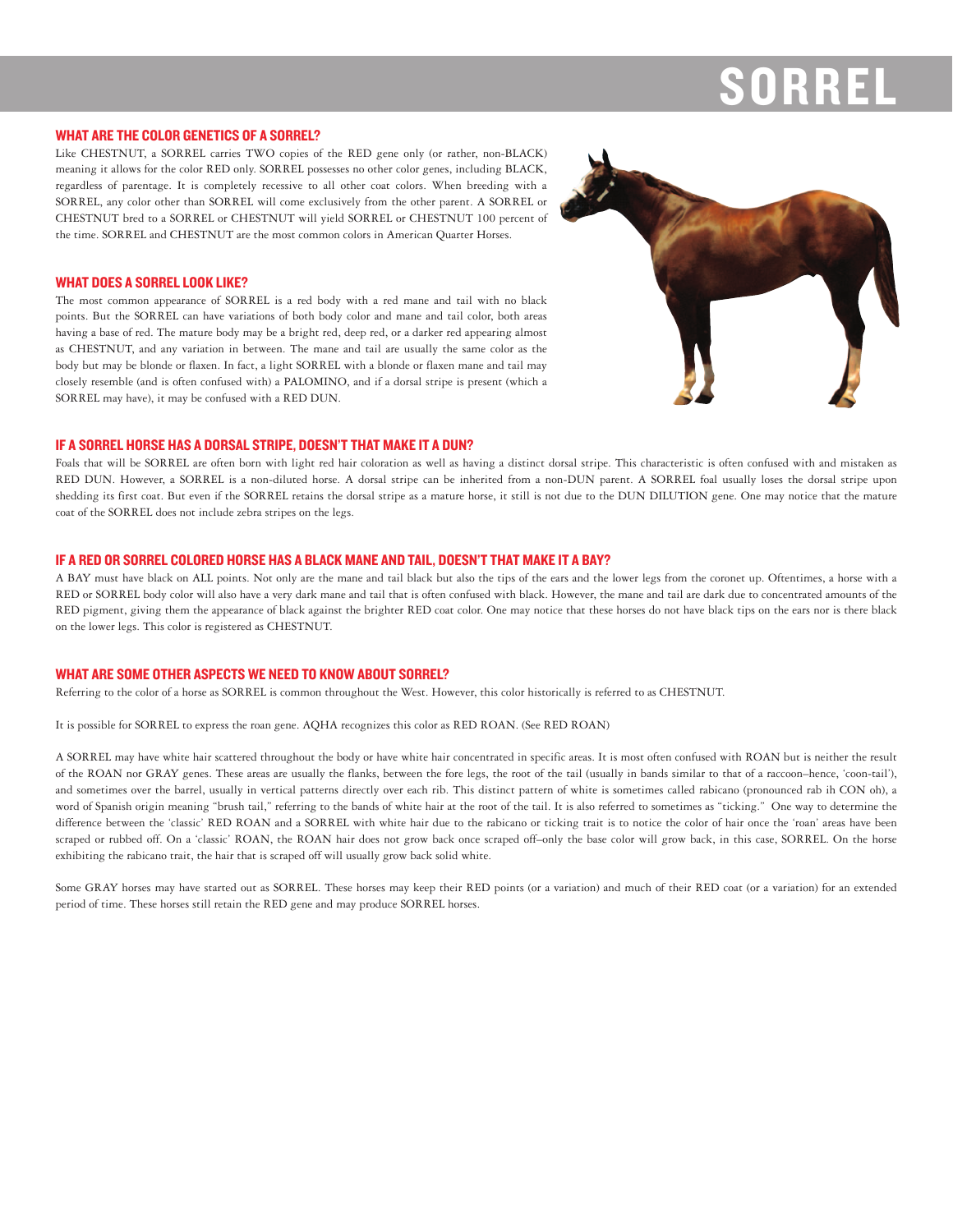# CHEST



# **WHAT ARE THE COLOR GENETICS OF CHESTNUT?**

Like SORREL, a CHESTNUT carries TWO copies of the RED gene only (or rather, non-BLACK) meaning it allows for the color RED only. CHESTNUT possesses no other color genes, including BLACK, regardless of parentage. It is completely recessive to all other coat colors. When breeding with a CHESTNUT, any desired color other than SORREL or CHESTNUT will come exclusively from the other parent. A SORREL or CHESTNUT bred to a SORREL or CHESTNUT will yield SORREL or CHESTNUT 100 percent of the time.

# **WHAT DOES A CHESTNUT LOOK LIKE?**

CHESTNUT, like SORREL, is the most common color in American Quarter Horses, both having a base color that is solid RED, although CHESTNUT may not appear red. A mature CHESTNUT may exhibit a deeper red with an almost 'wine colored' sheen. It is oftentimes a red so dark that it appears BROWN and may be confused with 'seal' BROWN. (The RED FACTOR test can be performed where such a question occurs. Contact AQHA for more information.) The mane and tail are usually the same as the body color but may also be blonde or flaxen. In fact, a CHESTNUT with a blonde or

flaxen mane and tail may closely resemble (and is often confused with) a dark or 'chocolate' PALOMINO. The mane and tail may be so dark that they appear BLACK, but a CHESTNUT will never have true black points. Like the SORREL, a CHESTNUT may also have a dorsal stripe.

# IF A CHESTNUT HORSE HAS A DORSAL STRIPE, DOESN'T THAT MAKE IT A DUN?

A CHESTNUT with a dorsal stripe is not related to DUN. Remember, a CHESTNUT is a non-diluted horse. A dorsal stripe can be inherited from a non-DUN diluted parent. Foals that will be CHESTNUT are often born with light red hair coloration as well as having a distinct dorsal stripe. This characteristic is often confused with and mistaken as RED DUN. Quite often, a CHESTNUT foal will lose the dorsal stripe upon shedding its first coat. Even if the CHESTNUT retains the dorsal stripe, it still is not due to the DUN DILUTION gene. One may notice that a mature CHESTNUT does not have zebra stripes on the legs.

# IF A RED OR CHESTNUT COLORED HORSE HAS A BLACK MANE AND TAIL. DOESN'T THAT MAKE IT A BAY?

A BAY must have black on ALL points. Not only are the mane and tail black but also the tips of the ears and the lower legs from the coronet up. Oftentimes, a horse with a RED or SORREL body color will also have a very dark mane and tail that is often confused with black. However, the mane and tail are dark due to concentrated amounts of the RED pigment, giving them the appearance of black against the brighter RED coat color. One may notice that these horses do not have BLACK tips on the ears nor is there true black on the lower legs. The CHESTNUT or SORREL colored horse with a very dark mane and tail is registered as CHESTNUT.

# WHAT ARE SOME OTHER ASPECTS WE NEED TO KNOW ABOUT CHESTNUT?

It is possible for CHESTNUT to express the roan gene. AQHA recognizes this color as RED ROAN. (See RED ROAN)

A CHESTNUT may have white hair scattered throughout the body or have white hair concentrated in specific areas. These areas are usually the flanks, between the fore legs, the root of the tail (usually in bands similar to that of a raccoon-hence, 'coon-tail'), and sometimes over the barrel, usually in vertical patterns directly over each rib. It is most often confused with ROAN but is neither the result of the ROAN nor GRAY genes. This distinct pattern of white is sometimes called rabicano (pronounced rab ih CON oh), a word of Spanish origin meaning "brush tail," referring to the bands of white hair at the root of the tail. It is also referred to sometimes as "ticking." One way to determine the difference between the 'classic' RED ROAN and a CHESTNUT with white hair due to the rabicano or ticking trait is to notice the color of hair once the 'roan' areas have been scraped or rubbed off. On a 'classic' ROAN, the ROAN hair does not grow back once scraped off-only the base color will grow back, in this case, CHESNUT. On the rabicano affected horse, the hair that is scraped off will usually grow back solid white, the same that would happen if the horse were a solid CHESTNUT.

Some GRAY horses may have started out as CHESTNUT. They may keep their CHESTNUT points (or a variation) and much of their CHESTNUT coat (or a variation) for an extended period of time. These horses still retain the RED gene and may produce CHESTNUT horses.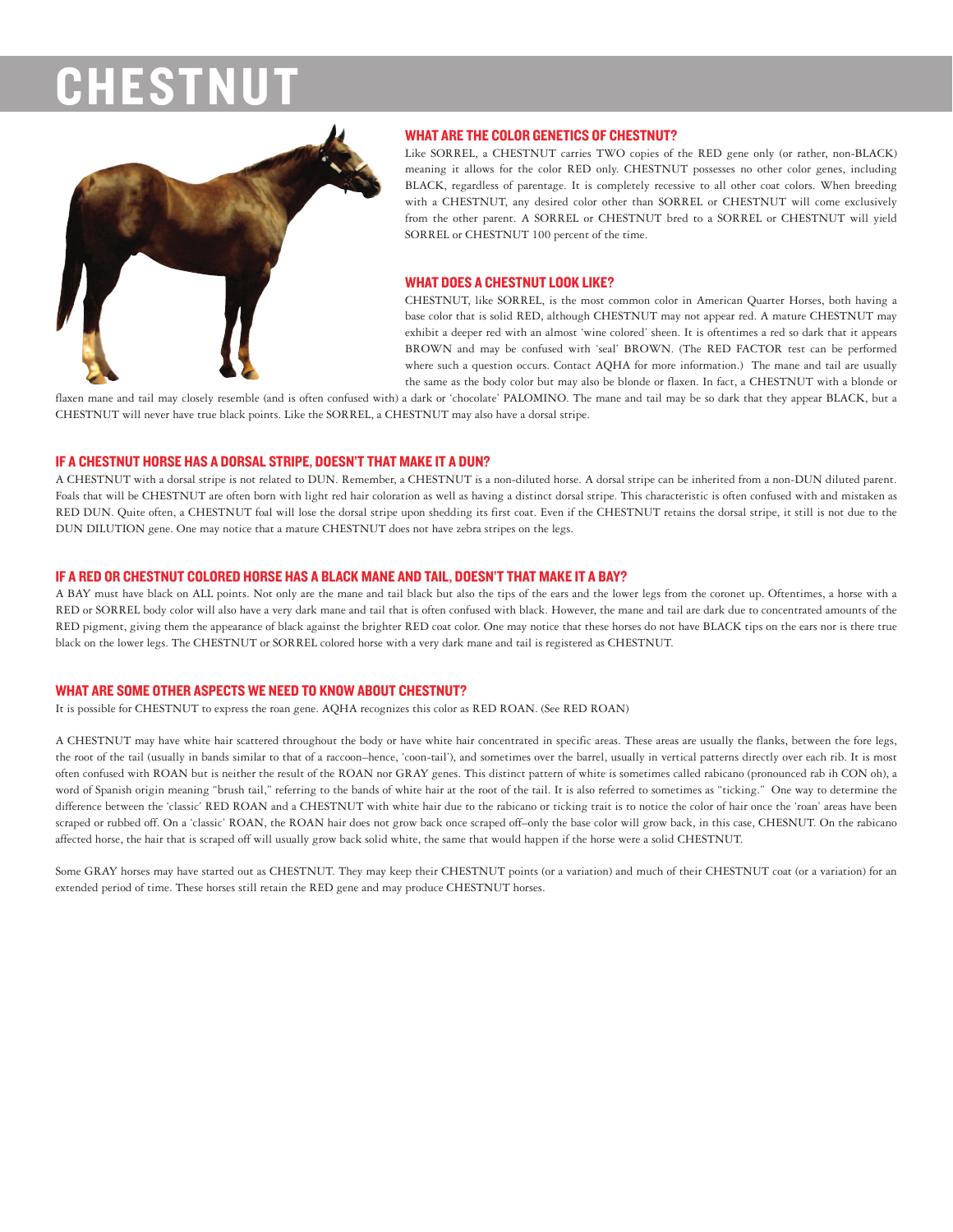#### **WHAT DOES A BAY LOOK LIKE?**

Basically, a BAY has a general base color that ranges anywhere from a deep tan, to copper-red (similar to the color of SORREL), to a darker, brownish-red (similar to that of CHESTNUT). Add to this the color black that is localized to the points (mane and tail, lower legs, tips and rims of ears). As with other coat colors, there are variations of BAY. In addition to the RED color range of the body, a BAY may also have black covering or counter shading over most of the body giving it a 'sooty' or 'smutty' appearance. The lighter-colored or 'tan' BAYS are not to be confused with BUCKSKINS, although oftentimes they are, sometimes having very gold areas on the body. BAY, which may have a dorsal stripe, is often confused with DUN. (See below for further explanation) (See DUN and BUCKSKIN)

#### **WHAT ARE THE COLOR GENETICS OF A BAY?**

On a BAY, the color BLACK is distributed only to the points due to the presence of the agouti gene (pronounced ah GOO tee). (See Agouti gene in index) When this gene is present, it tells the color BLACK to be located at the points only. The base color is left as some variation of RED which may

include a deep, red-tinted tan that is not associated with either BUCKSKINS or DUNS. BAY must have at least one parent that is BLACK or has black points. BAY will always carry the BLACK color gene.

Also, some BAY horses are homozygous for the agouti gene. This means that each parent of the BAY passed on one copy of this gene; thus, the foal received two copies. The homozygous BAY will produce a foal with black points (never a solid BLACK) 100 percent of the time, regardless of the color of the other parent.

#### CAN A RAY HORSE PRODUCE A SOLID BLACK HORSE?

A horse that is a solid BLACK or has black points can potentially produce a solid BLACK horse. This includes the BAY. In fact, depending on the parentage, a BAY horse can be homozygous for the BLACK gene. For this to be possible, each parent of the homozygous BAY must have black points. Both a stallion and a mare can be homozygous for the color black. This means that the parent homozygous for the BLACK gene will always produce a foal that is either solid BLACK or has black points no matter what color the other parent is.

# IF A BAY HORSE HAS A DORSAL STRIPE. DOESN'T THAT MAKE IT A DUN?

A BAY with a dorsal stripe is not related to DUN. Remember, a BAY is a non-diluted horse-even the tan BAYS. A dorsal stripe can be inherited from a non-DUN diluted parent. The counter shading on some BAYS may be expressed to a minimal degree, usually localized to the withers and thinner areas along the back. A BAY may also have, to some degree, subtle shading often confused with leg-barring, usually located on the back of the fore legs. These characteristics are not to be confused with the DUN, including the color GRULLO, and have nothing to do with the DUN gene.

#### **WHAT ARE SOME OTHER ASPECTS WE NEED TO KNOW ABOUT BAY?**

It is possible for the BAY to express the ROAN gene. Genetically, this is called a BAY ROAN. This is recognized as a separate coat color with AQHA. (See BAY ROAN)

A BAY may have white hair scattered throughout the body or have white hair concentrated in specific areas. These areas are usually the flanks, between the fore legs, the root of the tail (usually in bands similar to that of a raccoon-hence, 'coon-tail'), and sometimes over the barrel, usually in vertical patterns directly over each rib. It is most often confused with ROAN but is neither the result of the ROAN nor GRAY genes. This distinct pattern of white is sometimes called rabicano (pronounced rab ih CON oh), a word of Spanish origin meaning "brush tail," referring to the bands of white hair at the root of the tail. It is also referred to sometimes as "ticking." One way to determine the difference between the 'classic' BAY ROAN and a BAY with white hair due to the rabicano or ticking trait is to notice the color of hair once the 'roan' areas have been scraped or rubbed off. On a 'classic' ROAN, the ROAN hair does not grow back once scraped off-only the base color will grow back, in this case, the base color of BAY, which is usually SORREL or CHESTNUT. On the rabicano affected horse, the hair that is scraped off will usually grow back solid white, the same that would happen if the horse were a solid BAY

Some GRAY horses may have started out as BAY. These horses may keep their black points and much of their red coat (or a variation) for an extended period of time. They still retain the color genetic information to produce BAY foals regardless of the color of the other parent. (See GRAY)

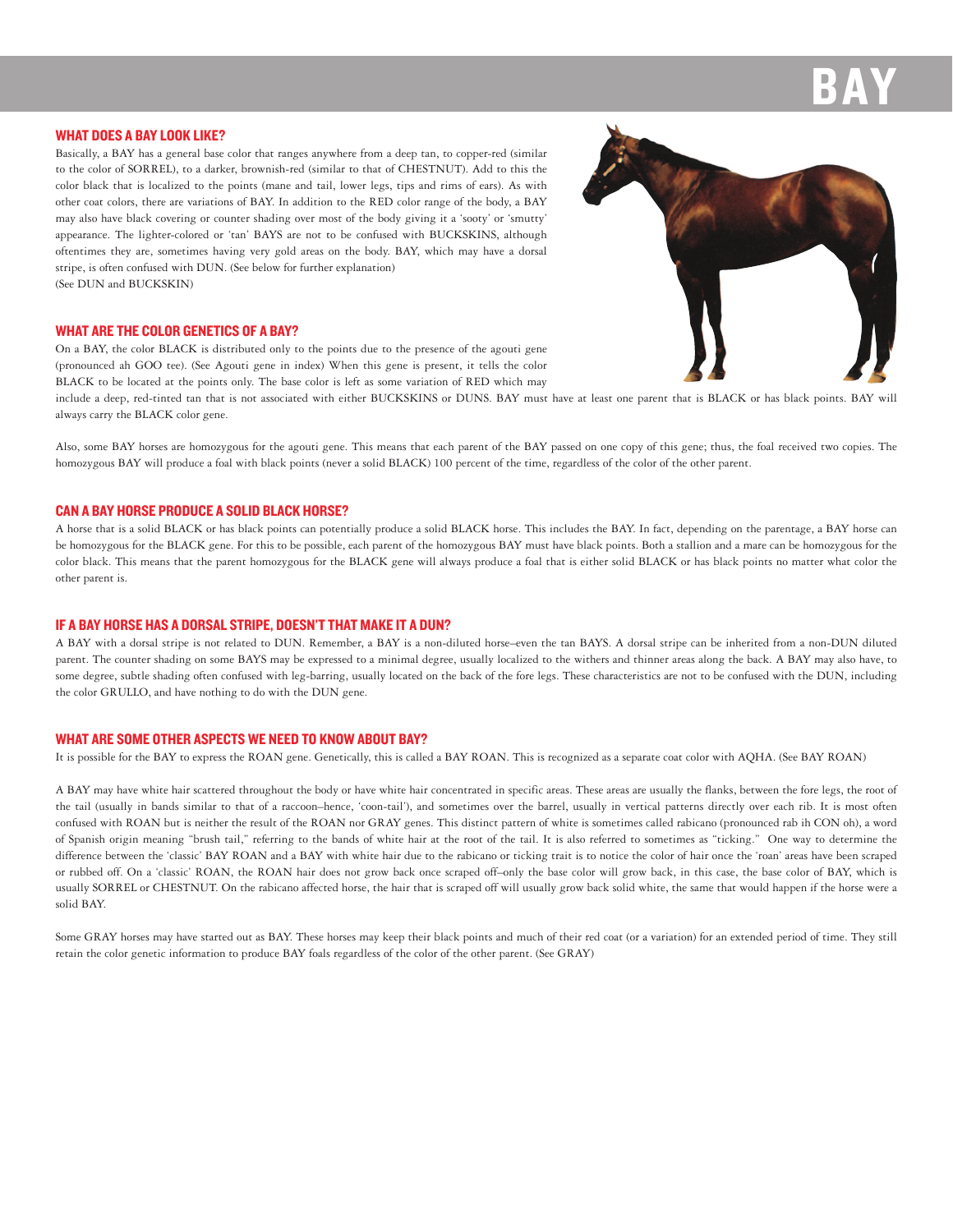

### **WHAT DOES A BROWN LOOK LIKE?**

There is somewhat of a variation within the color BROWN. SEAL BROWN horses are consistently dark or 'seal colored' over the entire body. They may or may not have distinct black points, although almost all BROWNS do. A BROWN horse with brown colored points (not black in appearance, but genetically still black) is often confused with CHESTNUT. (The RED FACTOR test can be performed where such a question occurs. Contact AQHA for more information.) Some horses registered as BROWN may actually be 'smutty' BAYS (See BAY), very 'smutty' BUCKSKINS (See BUCKSKIN), diluted BLACK horses (See BLACK), or BLACK horses with coats that fade anywhere from a brownish red to a brownish tan, oftentimes giving them the appearance of BAYS or dark BUCKSKINS.

# **CAN A BROWN HORSE PRODUCE A SOLID BLACK HORSE?**

A horse that is a solid BLACK or has black points can potentially produce a solid BLACK horse. This includes the BROWN, which must have at least one parent that is BLACK, BROWN, or a color with black points. In fact, depending on the parentage, a BROWN horse can be homozygous for the BLACK gene. For this to be possible, each parent of the homozygous BROWN must carry the

BLACK gene, usually having black points. Both a stallion and a mare can be homozygous for the color black. This means that the parent homozygous for the BLACK gene will always produce a foal that is either solid black or has black points no matter what color the other parent is.

Sometimes a foal that will be BROWN is born with anything from a silvery, grayish coat to a smoky, tan-colored coat complete with a dorsal stripe. The mane and tail will be black or dark brown. This combination of color and dorsal stripe is very commonly confused with a GRULLO. However, once the foal sheds its first coat, the dorsal stripe will no longer be visible in most cases.

# IF A BROWN HORSE HAS A DORSAL STRIPE, DOESN'T THAT MAKE IT A DUN?

A BROWN with a dorsal stripe is not related to DUN. The dorsal stripe is usually inherited from a non-DUN diluted parent. Some foals that will be mature BROWNS are often born with characteristics which can be confused with DUNS or GRULLOS. They may have distinct dorsal stripes (which they may or may not keep after the first shed) and some shading of darker hair over the withers. These characteristics are not related to the DUN DILUTION gene, even though are often confused with DUNS or GRULLOS, and is considered as a type of camouflaging (much in the way that a fawn has spots on its coat) which was necessary before the horse was domesticated.

#### **WHAT ARE SOME OTHER ASPECTS WE NEED TO KNOW ABOUT BROWN?**

It is possible for the BROWN to express the ROAN gene. Usually this is considered as BLUE ROAN which is recognized as a separate coat color with AQHA. (See BLUE ROAN)

A BROWN may have white hair scattered throughout the body or have white hair concentrated in specific areas. These areas are usually the flanks, between the fore legs, the root of the tail (usually in bands similar to that of a raccoon-hence, 'coon-tail'), and sometimes over the barrel, usually in vertical patterns directly over each rib. It is most often confused with ROAN but is neither the result of the ROAN nor GRAY genes. This distinct pattern of white is sometimes called rabicano (pronounced rab ih CON oh), a word of Spanish origin meaning "brush tail," referring to the bands of white hair at the root of the tail. It is also referred to sometimes as "ticking." One way to determine the difference between the 'classic' BLUE ROAN and a BROWN with white hair due to the rabicano or ticking trait is to notice the color of hair once the 'roan' areas have been scraped or rubbed off. On a 'classic' ROAN, the ROAN hair does not grow back once scraped off-only the base color of the body will grow back. On the rabicano affected horse, the hair that is scraped off will usually grow back solid white, the same that would happen if the horse was a solid BROWN.

Some BROWNS have a PALOMINO or BUCKSKIN parent. In many cases, these BROWNS will also carry the CREAM DILUTION inherited from one of these parents. These BROWNS will then have the color genetics similar to BUCKSKINS and can produce any of the DOUBLE DILUTE foals if bred to a PALOMINO, BUCKSKIN, or parent known to carry the CREAM DILUTION. BROWNS carrying the CREAM DILUTION may develop dappling on the coat if they are left in the sun for lengthy periods of time.

Some GRAY horses may have started out as BROWN. These horses may keep their black points and much of their BROWN coat (or a variation) for an extended period of time. They still retain the color genetic information to produce BROWN foals as well as many other colors, depending on the pedigree, regardless of the color of the other parent. (See GRAY)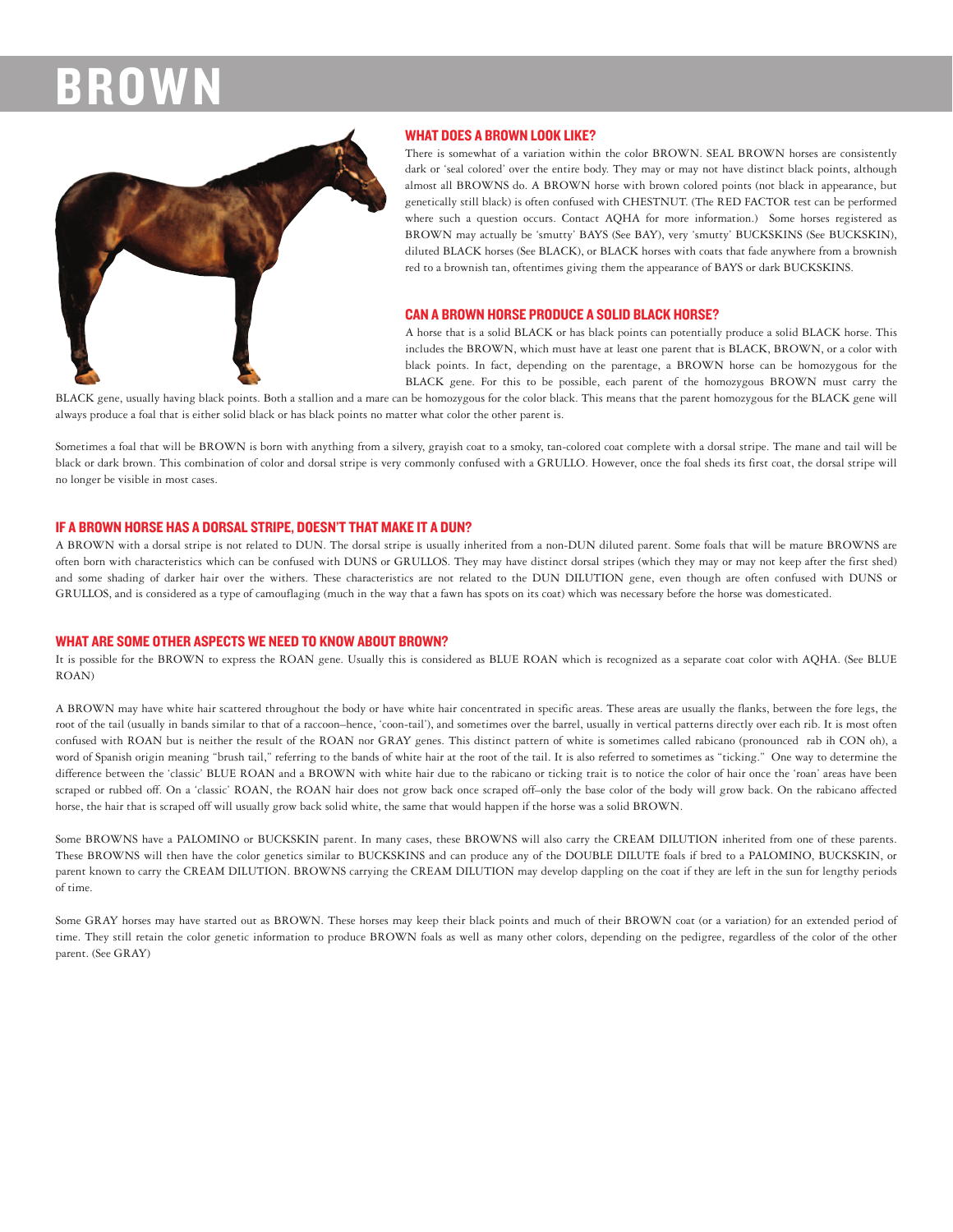#### **WHAT DOES A BLACK HORSE LOOK LIKE?**

BLACK horses fall into one of two categories as far as appearance. Some BLACK horses will appear 'true' black year round, retaining a black mane and tail as well as a black coat that will not sun-fade, regardless of the length of time left in the sun. Some BLACK horses may appear 'true' black if left indoors, but, if left outdoors for a lengthy period of time, the coat will then fade anywhere from a brown to reddish to a color so light it may appear a very dark or 'smutty' buckskin. Some horses which are genetically BLACK may appear as a BROWN horse with brown colored points (not black in appearance, but genetically still black). (The RED FACTOR test can be performed where such a question occurs. Contact AQHA for more information.)

A foal that will be BLACK is not born BLACK. It is usually born with anything from a silvery, grayish coat to a smoky, tannish coat complete with a dorsal stripe. The mane and tail will be black. This combination of color and dorsal stripe is commonly confused with a GRULLO. However, once the foal sheds its first coat, the dorsal stripe will disappear. BLACK horses do not have dorsal stripes. They neither carry nor express the DUN DILUTION gene.



### **WHAT ARE THE COLOR GENETICS OF BLACK?**

A BLACK horse must have at least one parent that is BLACK, BROWN, or a color with black points. BLACK horses will either carry one copy of the BLACK gene (represented as Ee, meaning that it also carries one copy of the recessive RED gene) or it will carry two copies of the BLACK gene (represented as EE, meaning that it carries the BLACK gene only with no recessive RED gene). Ee BLACK horses may produce a foal with no black points if bred to another Ee BLACK or if bred to a horse with no black points. However, EE BLACK horses will produce a solid BLACK foal or a foal with black points 100 percent of the time, regardless of the color of the other parent. (The RED FACTOR test can be performed where such a question occurs. Contact AQHA for more information.)

Some BLACKS have a PALOMINO or BUCKSKIN parent. In many cases, these BLACKS will also carry the CREAM DILUTION inherited from one of these parents. These BLACKS will then have the color genetics similar to BUCKSKINS and may produce any of the DOUBLE DILUTE foals if bred to a PALOMINO, BUCKSKIN, or parent known to carry the CREAM DILUTION. BLACKS carrying the CREAM DILUTION may be slightly diluted themselves, usually giving them a color more classified as BROWN. However, some diluted BLACKS will also have their points diluted from 'true' black to a brownish appearance, at times being confused with the color CHESTNUT.

# **WHAT ARE SOME OTHER ASPECTS WE NEED TO KNOW ABOUT BLACK?**

It is possible for the BLACK to express the ROAN gene. Usually this is considered a BLUE ROAN. This is recognized as a separate coat color with AQHA. (See BLUE ROAN)

A BLACK may have white hair scattered throughout the body or have white hair concentrated in specific areas. These areas are usually the flanks, between the fore legs, the root of the tail (usually in bands similar to that of a raccoon-hence, 'coon-tail'), and sometimes over the barrel, usually in vertical patterns directly over each rib. It is most often confused with ROAN but is neither the result of the ROAN nor GRAY genes. This distinct pattern of white is sometimes called rabicano (pronounced rab ih CON oh), a word of Spanish origin meaning "brush tail," referring to the bands of white hair at the root of the tail. It is also referred to sometimes as "ticking." One way to determine the difference between the 'classic' BLUE ROAN and a BLACK with white hair due to the rabicano or ticking trait is to notice the color of hair once the 'roan' areas have been scraped or rubbed off. On a 'classic' ROAN, the ROAN hair does not grow back once scraped off-only the base color will grow back, in this case, BLACK. On the rabicano affected horse, the hair that is scraped off will usually grow back solid white, the same that would happen if the horse was a solid BLACK.

Whereas the coat of a roan horse will not grow back roan (white) hair on areas where hair has been removed, BLACK horses with non-roan white hair on the body will oftentimes grow back white hair only on areas where hair is removed. In such cases, these areas of white are described under the markings area of the registration certificate.

Some GRAY horses may have started out as BLACK. These horses may keep their BLACK points and much of their BLACK coat for an extended period of time. They still retain the color genetic information to produce BLACK foals as well as many other colors, depending on the pedigree, regardless of the color of the other parent. (See GRAY)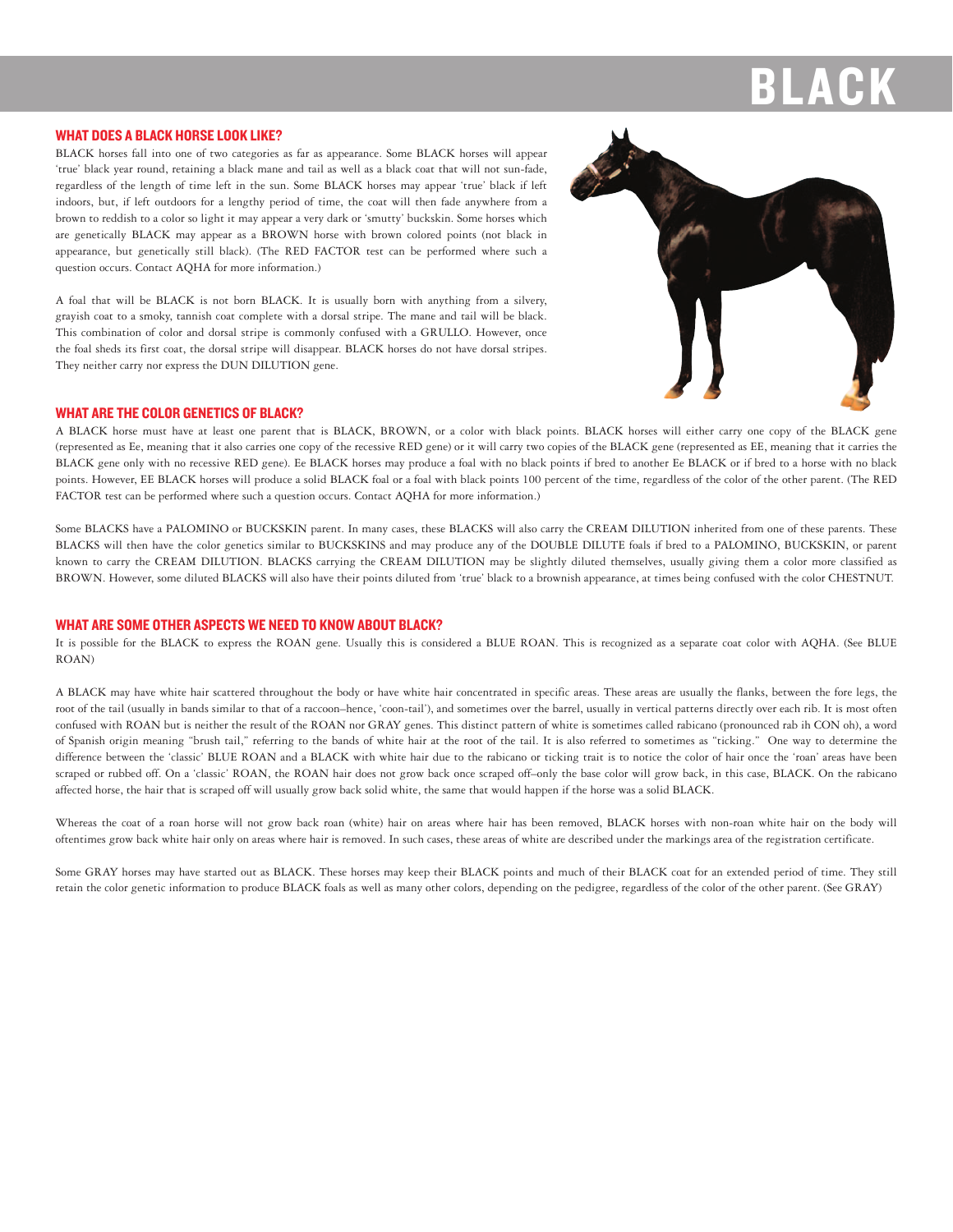# PALOMIN



### **WHAT DOES A PALOMINO LOOK LIKE?**

The PALOMINO can appear very pale (almost white), yellow, golden, light tan, or a deep, nearly chestnut color known as "chocolate." The mane and tail will appear almost white, flaxen, or blonde. The skin color is dark gray. The eyes are brown or black. Blue eyes are rare and may be the result of a DOUBLE CREAM DILUTION. (See CREMELLO and CREAM DILUTION)

# **WHAT ARE THE COLOR GENETICS OF A PALOMINO?**

PALOMINO carries TWO copies of the RED gene and ONE copy of the CREAM DILUTION gene. A true PALOMINO does not carry the BLACK gene regardless of parentage. Except in the case where the ROAN gene may also be present, PALOMINO does not carry any other color genes.

# **WHAT IS THE CREAM DILUTION?**

The CREAM DILUTION gene is responsible for diluting the body color from RED to the color we call PALOMINO. In simple terms, the foal genetically starts out as a solid RED color, SORREL or

CHESTNUT. ONE parent has also passed on the CREAM DILUTION gene to this foal. The RED of the body color is then diluted to any of the coat colors general to PALOMINO.

The CREAM DILUTION is passed on from one of the parents, usually a PALOMINO or BUCKSKIN, but there are exceptions. A parent may be a BROWN or BLACK but may also have the genetics to pass on the CREAM DILUTION depending on his or her parentage. (See BROWN and BLACK)

## HOW DO WE KNOW IT DOES NOT CARRY THE BLACK GENE?

Horses that carry the black gene will either be solid black or have black points. The PALOMINO does not have black on the areas known as points. This is true even if the palomino has one or both parents that are either black or have black points.

### IF WE BREED TWO PALOMINOS, IS THERE A BETTER CHANCE OF GETTING A PALOMINO FOAL?

Breeding two PALOMINOS will not increase the odds of the foal being a PALOMINO. Remember, a PALOMINO only carries ONE copy of the CREAM DILUTION gene. If each parent passes on one copy of the CREAM DILUTION gene, then the resulting foal would have two copies and would no longer be a PALOMINO. The resulting foal would be a CREMELLO. (See CREMELLO)

### IF A PALOMINO HORSE HAS A DORSAL STRIPE AND ZEBRA STRIPES ON THE LEGS, ISN'T IT STILL A PALOMINO?

Sometimes a horse will be identical in color to a PALOMINO-light or gold body color and blonde, white, or flaxen mane and tail-but will also have striping on the legs (called zebra stripes or tiger stripes) and a dorsal stripe. Genetically, this horse carries both the DUN and CREAM DILUTION genes. However, since a PALOMINO never has zebra stripes on the legs and rarely has a dorsal stripe, this horse would be considered as a type of RED DUN. It is true that this type of RED DUN does not have a red coat, but these DUN characteristics are the result of the DUN gene, nevertheless. For registration purposes, the blonde, white, or flaxen mane and tail are described under the markings area as well as the dorsal stripe and zebra stripes on legs as identifying characteristics which visibly emphasize the differences between the true PALOMINO and the RED DUN which resembles the PALOMINO. (See RED DUN)

#### WHAT ARE SOME OTHER ASPECTS WE NEED TO KNOW ABOUT PALOMINOS?

It is possible for a PALOMINO to express the ROAN gene. Genetically, this is called a PALOMINO-ROAN. This may happen if one parent carries the roan gene (for example, is BAY ROAN) and is bred to a parent that carries the CREAM DILUTION (for example, is PALOMINO). Since PALOMINOS are already light in shade, the ROAN may not be immediately recognized. At present, AQHA does not have a separate color choice of PALOMINO-ROAN. For registration purposes, the horse is registered as the base color of PALOMINO. AQHA then indicates the ROAN characteristic under the markings area of the registration certificate with the phrase "CARRIES AND EXPRESSES ROAN GENE."

Some GRAY horses may have started out as PALOMINO. These horses still retain the color genetic information to pass on the CREAM DILUTION gene and produce PALOMINO foals regardless of the color of the other parent. Some PALOMINOS that are turning or have turned GRAY may not easily be recognized as such, since the coat is already light in shade. A PALOMINO, no matter how light, usually becomes dark in shade, starting at the lower legs, before showing evidence of turning GRAY. (See GRAY)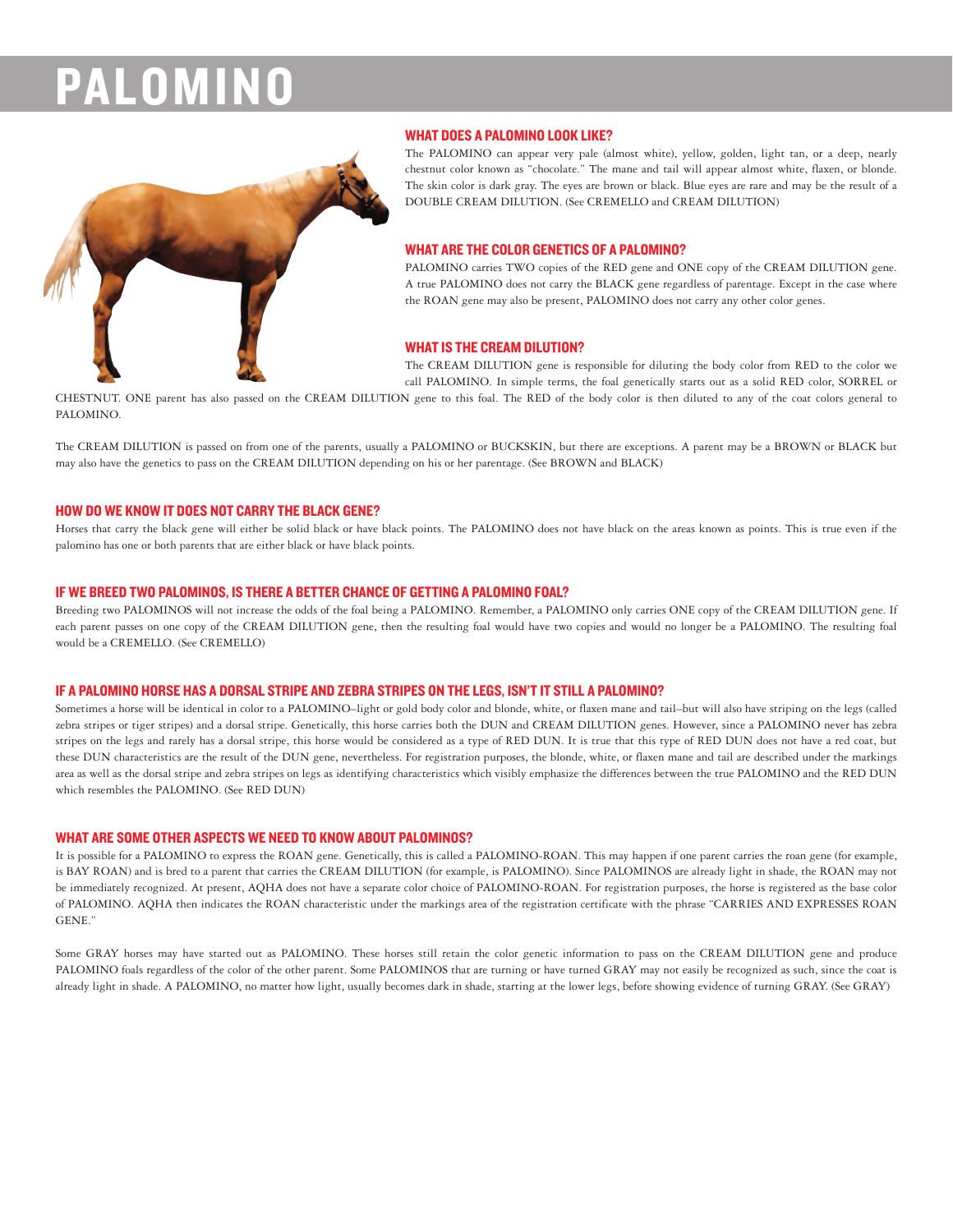# **BUCKSK**

#### **WHAT DOES A BUCKSKIN LOOK LIKE?**

The BUCKSKIN will appear very light (almost white, known as 'Buttermilk BUCKSKIN'), yellowish, golden, light tan, or a deep tan that is similar to peanut butter. The mane and tail will be black but may have silver hairs mixed in, sometimes to the point that the mane and tail appear almost solid white or very "frosted." (Genetically, these hairs will test as BLACK.) The lower legs are usually black to some degree, usually in the form of stockings or socks but is sometimes contained within the pastern area only. The tips of the ears will be black or dark brown.

Some BUCKSKINS may have darker hair covering their body to some degree. This is due to the 'smutty' or 'sooty' gene and may be minimal (localized on the back and withers and possibly the face) or excessive (spread throughout the entire coat including the face). The common term is 'Sooty' or 'Smutty' BUCKSKIN. The 'smuttiness' may be so extreme that these horses are registered as BROWNS. They are often confused with GRULLOS or DUNS since the 'smutty/sooty' gene often gives the appearance of a dorsal stripe and striping over the withers, although these "stripes" are actually narrow concentrations of darker hair lacking the sharp edges typical of true dorsal stripes. BUCKSKINS do, on some occasion, have a dorsal stripe, but it is not related to the DUN gene.



## **WHAT ARE THE COLOR GENETICS OF A BUCKSKIN?**

On a BUCKSKIN, the color BLACK is distributed only to the points due to the presence of the agouti (pronounced ah GOO tee) gene, identical to that of BAY. (See BAY and AGOUTI GENE in the index.) The base color is left as some variation of diluted RED after being affected by the CREAM DILUTION gene inherited from one parent. In essence, the BUCKSKIN shares the same color information as BAY but during its embryonic formation is affected by the CREAM DILUTION gene to where the RED base coat is diluted to the familiar coat colors associated with BUCKSKIN. Even if a BUCKSKIN does have a dorsal stripe, it is not due to the DUN DILUTION.

#### IF A BUCKSKIN HAS A DORSAL STRIPE. DOESN'T THAT AUTOMATICALLY MAKE IT A DUN?

This question is age-old, and depending on where one lives, DUN and BUCKSKIN are used interchangeably. At one time, AQHA did follow the 'dorsal stripe equals DUN' philosophy. However, current information through genetic research reveals that the dorsal stripe may exist as a characteristic all its own and is not related to the DUN gene. This is the same type of dorsal stripe which may affect BAYS, SORRELS, CHESTNUTS, and any non-DUN diluted horse. Even though the base colors of a DUN and a BUCKSKIN may be identical, they are genetically the result of two separate dilution genes. A BUCKSKIN will never have zebra stripes on the legs. (See DUN)

#### **WHAT ARE SOME OTHER ASPECTS WE NEED TO KNOW ABOUT BUCKSKIN?**

Breeding two BUCKSKINS together yield the same possibility of getting a DOUBLE CREAM DILUTE foal as it does in breeding PALOMINOS. Breeding two BUCKSKINS does not increase the odds of getting a BUCKSKIN foal. In trying to achieve the resulting color of BUCKSKIN in a foal, the most common (but not exclusive) cross is to breed BAY and PALOMINO. Of course, breeding a BAY to a CREMELLO will yield BUCKSKIN 100 percent of the time.

It is possible for a BUCKSKIN to express the ROAN gene. Genetically, this is called a BUCKSKIN-ROAN. This may happen if one parent carries the roan gene (for example, is BAY ROAN) and is bred to a parent that carries the CREAM DILUTION (for example, is PALOMINO). Since BUCKSKINS are already light in color, the ROAN may not be immediately recognized. At present, AQHA does not have a separate color choice of BUCKSKIN-ROAN. For registration purposes, the horse is registered as the base color of BUCKSKIN. AQHA then indicates the ROAN characteristic under the markings area of the registration certificate with the phrase "CARRIES AND EXPRESSES ROAN GENE<sup>"</sup>

Some GRAY horses may have started out as BUCKSKIN. These horses still retain the color genetic information to pass on the CREAM DILUTION gene and produce BUCKSKIN or PALOMINO foals regardless of the color of the other parent. Some BUCKSKINS that are turning or have turned GRAY may not easily be recognized as such, since the coat is already light in shade. A BUCKSKIN usually shows lighter hairs in the face (sometimes called 'silvering'), specifically around the eves and muzzle. Any true white face markings the foal was born with will blend into the face as the gray progresses. There may be graying in the black of lower legs. The tip of the tail will turn a pale, gold to silver color, eventually becoming lighter from the bottom up as the horse ages. The rest of the coat may have gray hairs scattered throughout (again, this may not be easily noticed), but the coat may also be unaffected for years. (See GRAY)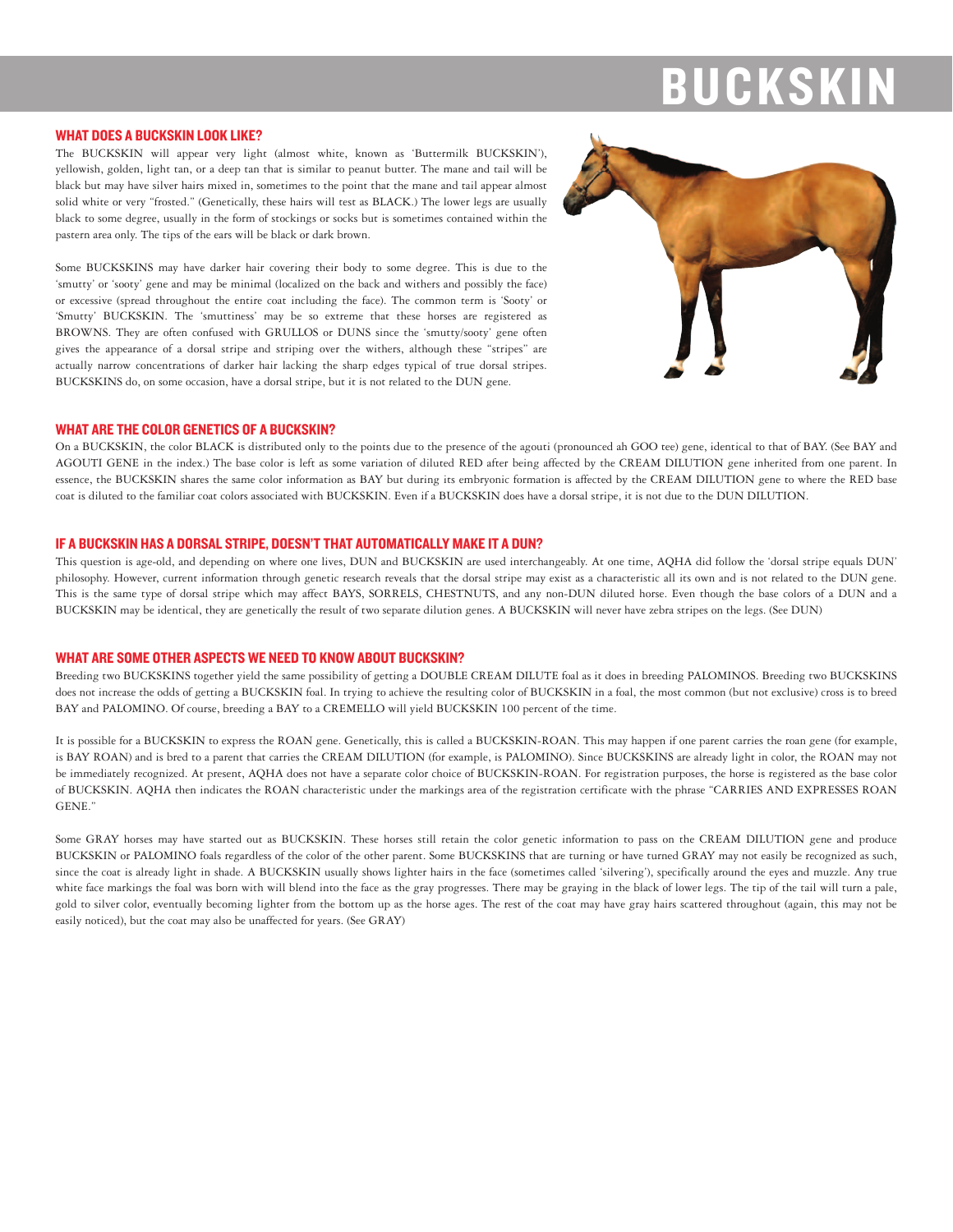

# **WHAT DOES A CREMELLO LOOK LIKE?**

The CREMELLO will appear almost white with the mane and tail being the same as the body color. On some DOUBLE CREAM DILUTED horses, the mane and tail may appear a bit darker and have a bit of a light copper or orange hue, with the lower legs having similar coloration. This would very likely be considered a PERLINO which is genetically different from the CREMELLO. (See PERLINO) The skin color appears very light, almost pinkish, and does not have the darker grayish pigmentation one finds on the skin color of the other horse colors. It is possible for the CREMELLO to have 'true white' markings on the face and legs. The eyes are always pale blue.

# **WHAT ARE THE COLOR GENETICS OF A CREMELLO?**

CREMELLO carries TWO copies of the CREAM DILUTION gene and TWO copies of the RED gene. A CREMELLO is a DOUBLE CREAM DILUTED SORREL or CHESTNUT. Like PALOMINO, CREMELLO "starts out" genetically as a SORREL or CHESTNUT. ONE copy of the CREAM DILUTION passed on from one parent gives us the PALOMINO. TWO copies of the CREAM DILUTION gives us the CREMELLO. A CREMELLO does not carry the BLACK gene regardless of parentage.

The CREMELLO foal receives one copy of the CREAM DILUTION from each parent, usually a PALOMINO or BUCKSKIN, and even a CREMELLO or PERLINO (see PERLINO), but there are exceptions. For example, a parent may be a BROWN or BLACK but may also have the genetics to pass on the CREAM DILUTION depending on his or her parentage. (See BROWN and BLACK)

# IF TWO CREMELLOS ARE BRED TOGETHER, WILL THE RESULTING FOAL BE A "LETHAL WHITE?"

Breeding two CREMELLOS has nothing to do with lethal white, which has not been associated in any of the Quarter Horse colors-it is primarily associated with specific genes associated with white markings found in Paint horses. Crossing two CREMELLOS will yield CREMELLO 100 percent of the time.

# WHAT COLOR COMBINATIONS CAN I EXPECT TO GET IF I BREED A CREMELLO TO ANY OTHER COLOR?

CREMELLO crossed with SORREL or CHESTNUT will yield PALOMINO 100 percent of the time-guaranteed. CREMELLO crossed with BAY should yield BUCKSKIN in the event that the BAY passes on the BLACK gene in the form of black points. Without BLACK being passed on, the ONLY other color that can be produced is PALOMINO.

CREMELLO crossed with any other color will yield a CREAM DILUTED foal 100 percent of the time. This does not mean the foal will be DOUBLE CREAM DILUTED, since a CREMELLO can only pass on one copy of the CREAM DILUTION. Being CREMELLO just means that it is guaranteed to pass on the CREAM DILUTION. For example, crossing CREMELLO to BAY, SORREL, or CHESTNUT could never yield a BAY, SORREL, or CHESTNUT-any base coat color that would be RED in appearance.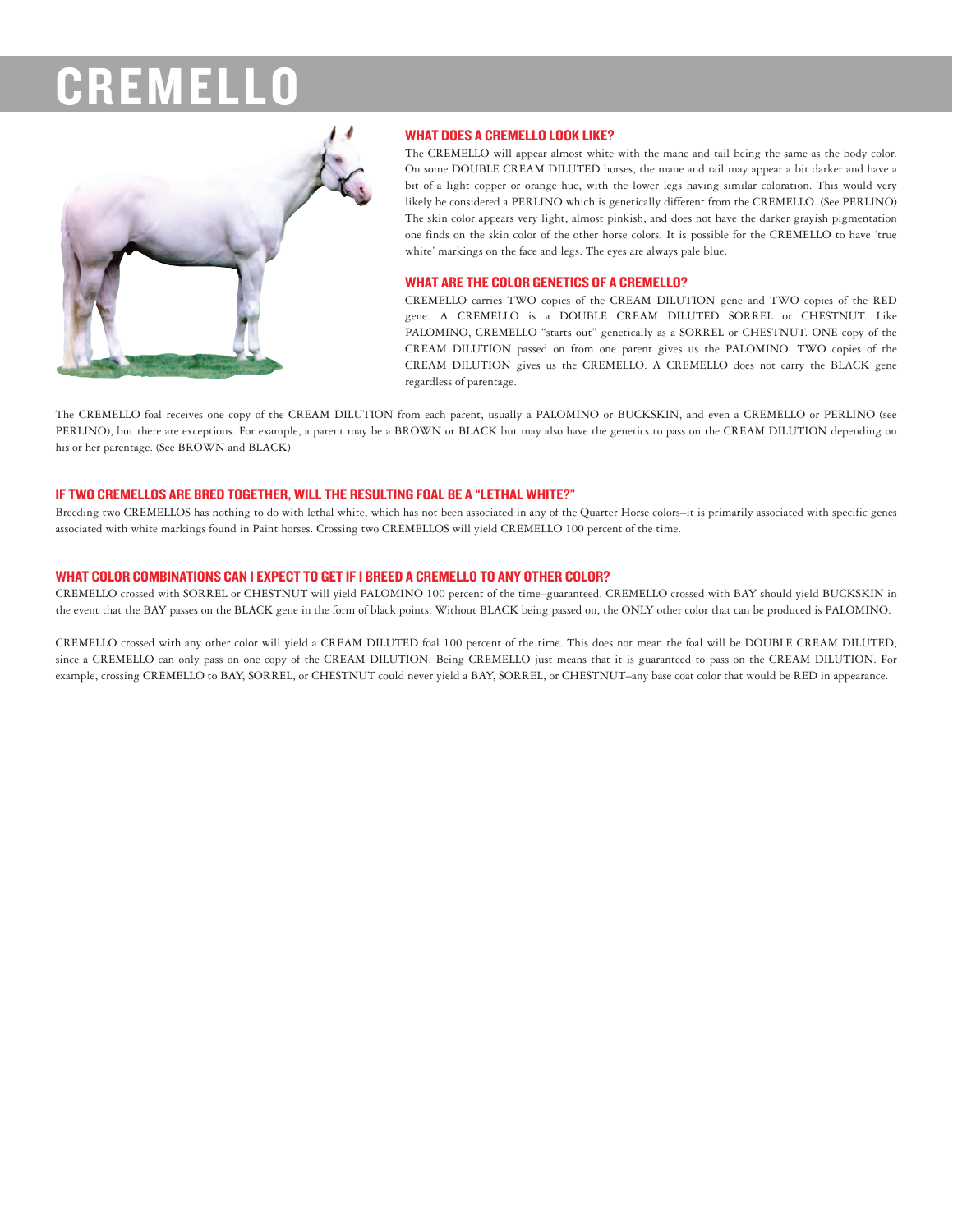#### **WHAT DOES A PERLINO LOOK LIKE?**

The PERLINO will appear almost white with the mane and tail appearing a bit darker and have a bit of a light copper or orange hue, with the lower legs having similar coloration. The mane and tail of the PERLINO will genetically test BLACK. The skin color appears very light, almost pinkish, and does not have the darker grayish pigmentation one finds on the skin color of the other horse colors. It is possible for the PERLINO to have 'true white' markings on the face and legs. The eyes are always pale blue.

# **WHAT ARE THE COLOR GENETICS OF A PERLINO?**

PERLINO carries TWO copies of the CREAM DILUTION gene and at least ONE copy of the BLACK gene. A PERLINO is a DOUBLE CREAM DILUTED BAY. Like a BUCKSKIN, PERLINO "starts out" genetically as a BAY. ONE copy of the CREAM DILUTION passed on from one parent gives us the BUCKSKIN. TWO copies of the CREAM DILUTION gives us the PERLINO.

The PERLINO foal receives one copy of the CREAM DILUTION from each parent, usually a

PALOMINO or BUCKSKIN, and even a CREMELLO or PERLINO (see PERLINO), but there are exceptions. For example, a parent may be a BROWN or BLACK but may also have the genetics to pass on the CREAM DILUTION depending on his or her parentage. In addition to receiving TWO copies of the CREAM DILUTION gene, the PERLINO must also have received at least ONE copy of the BLACK gene. (See BROWN and BLACK)

# IF TWO PERLINOS ARE BRED TOGETHER, WILL THE RESULTING FOAL BE A "LETHAL WHITE?"

PERLINOS can be treated just as the CREMELLO in this sense. Breeding two PERLINOS has nothing to do with lethal white, which has not been associated in any of the Quarter Horse colors-it is primarily associated with specific genes associated with white markings found in Paint horses. Crossing two PERLINOS or a PERLINO with a CREMELLO will yield either a PERLINO or a CREMELLO 100 percent of the time.

# WHAT COLOR COMBINATIONS CAN I EXPECT TO GET IF I BREED A PERLINO TO ANY OTHER COLOR?

PERLINO crossed with SORREL or CHESTNUT will usually yield PALOMINO or BUCKSKIN. The only exception would be a BLACK (possibly BROWN). Remember, PERLINO carries the BLACK gene. PERLINO crossed with BAY should yield BUCKSKIN at least 75 percent of the time. In the event that neither parent passed on the black gene, the ONLY other color that can be produced is PALOMINO.

PERLINO crossed with any other color will yield a CREAM DILUTED foal 100 percent of the time. This does not mean the foal will be DOUBLE CREAM DILUTED, since a PERLINO can only pass on one copy of the CREAM DILUTION. Being PERLINO just means that it is guaranteed to pass on the CREAM DILUTION. For example, crossing PERLINO to BAY, SORREL, or CHESTNUT could never yield a BAY, SORREL, or CHESTNUT-any base coat color that would be RED in appearance, regardless of the foal having black points or not.

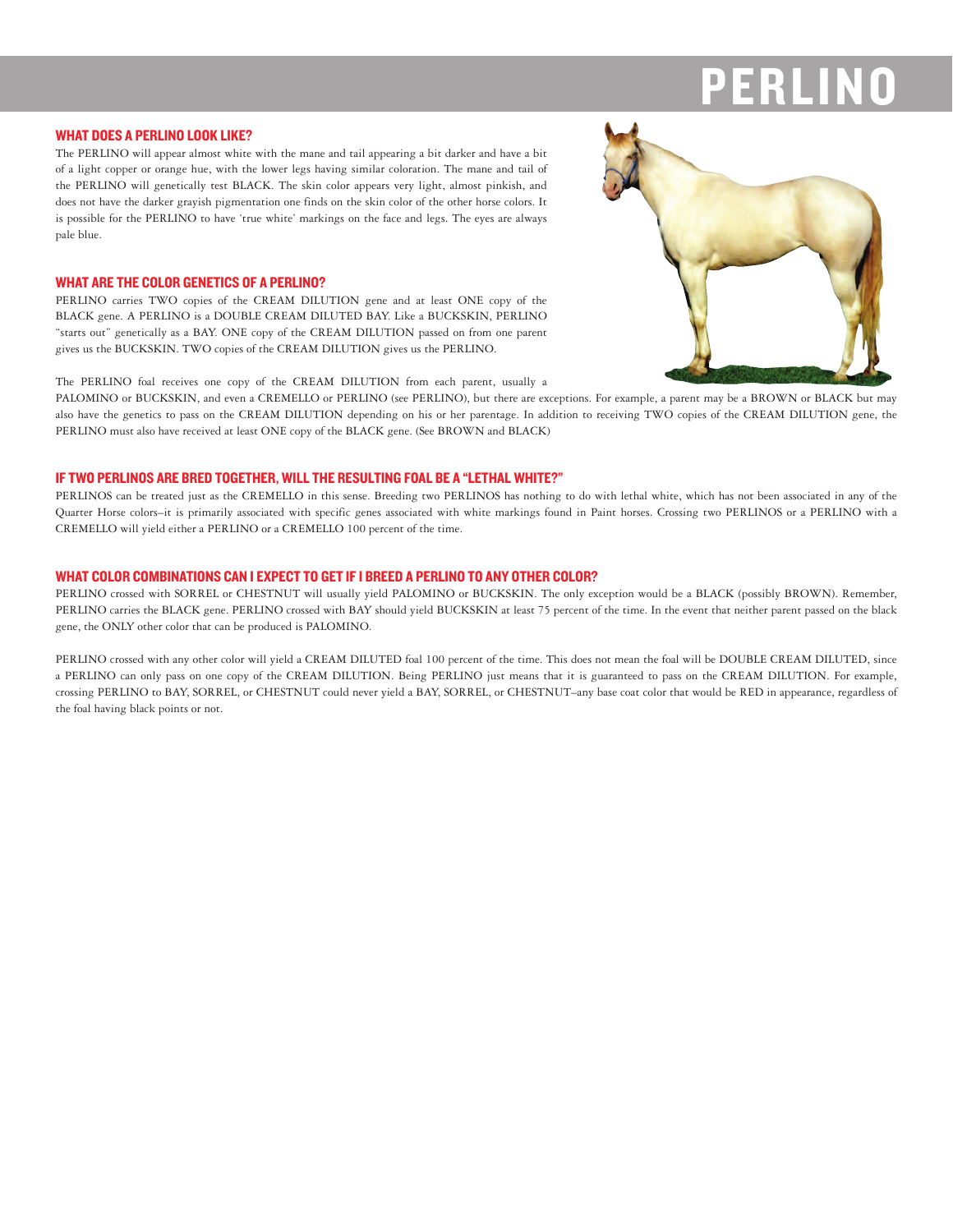

# **WHAT DOES A RED DUN LOOK LIKE?**

RED DUN has a broad range of color combinations but will never have black points. The body color of the RED DUN ranges from pale red to gold or light tan, or any variation in between, all of which are diluted forms of RED. Like SORREL and CHESTNUT, the mane and tail color of the RED DUN will also have a wide range. This includes blonde or cream (sometimes appearing almost white), flaxen, light gold, pale red, sorrel red, or chestnut. You may notice that a RED DUN with a golden body and a blonde mane and tail has the same color description as PALOMINO. However, it is also the presence of the DUN gene which sets them apart. Unlike a PALOMINO, a RED DUN has some or all of the DUN characteristics-a dorsal stripe, zebra stripes on the legs, striping over the withers, sometimes darker tips on the ears, and sometimes darker coloration on the lower legs. On the other hand, a tan or light gold-colored RED DUN with chestnut colored points may have a similar appearance to (and may be confused with) the color recognized as DUN. It is important to note that a red dorsal stripe does not denote the color of the horse as RED DUN; DUNS and RED DUNS may have red dorsal stripes.

# **WHAT ARE THE COLOR GENETICS OF RED DUN?**

The base color of RED DUN is identical to that of SORREL and CHESTNUT. It is the inheritance of the DUN gene from at least one parent that gives it the diluted appearance as well as the DUN characteristics. (The DUN DILUTION gene is not to be confused with the recognized color DUN, which includes having black points.) The RED DUN never has black points.

Sometimes a horse will be identical in color to a PALOMINO but will also have striping on the legs (called zebra stripes or tiger stripes) and a dorsal stripe. Since a PALOMINO does not have zebra stripes on the legs and rarely has a dorsal stripe, these markings would be the result of the DUN gene and would then be one example of RED DUN. (See PALOMINO) A RED DUN that has the same coloration as PALOMINO will also carry the CREAM DILUTION, which means this variation of RED DUN carries both the DUN and CREAM DILUTIONS.

# **HOW DID THIS HORSE GET THE DUN DILUTION?**

At least one of the foal's parents contributes one copy of the DUN DILUTION gene. This parent will most likely be a DUN, RED DUN or GRULLO. There are a few exceptions. Some pedigrees may show a parent or ancestor as being registered BLUE ROAN but is actually GRULLO-ROAN or as being registered RED ROAN but is actually DUN-ROAN or RED DUN-ROAN. The colors may appear to 'hide' the DUN DILUTION or appear to skip generations, oftentimes leading to the erroneous assumption that DUNS can be 'crop outs.' The same holds true if a parent started out as a DUN, RED DUN, or GRULLO but turned gray (in the event of a gray parent), whereby the color was amended to reflect this on the certificate of registration. Some pedigrees may show a horse registered as BUCKSKIN but may, in fact, have been a DUN. In any event, DUN is a dominant gene, which means at least one parent must always be a type of DUN, whether registered as a ROAN type or has turned GRAY. But being dominant does not necessarily mean dominating in that, merely breeding a DUN DILUTION horse to a horse of any other color will guarantee a DUN DILUTE horse.

Sometimes, a RED DUN horse is the result of two DUN DILUTION parents. This includes any combinations of crosses between DUNS, RED DUNS, GRULLOS, or horses registered a color (erroneously or not) that is carrying the DUN gene. If each parent passes on one copy of the DUN gene, the result is a horse that is homozygous for the DUN DILUTION. This means that this horse will pass on the DUN gene to its offspring 100 percent of the time, regardless of the color of the other parent.

# **CAN A RED DUN ALSO BE A ROAN?**

It is possible for a RED DUN to express the ROAN gene. Genetically, this is called a RED DUN-ROAN. This may happen if one parent carries the roan gene and is bred to a parent that carries the DUN DILUTION. Since RED DUNS may be light in shade, the ROAN may not be immediately recognized. At present, AQHA does not have a separate color choice of RED DUN-ROAN. For registration purposes, the horse is registered as the base color of RED DUN. AQHA then indicates the ROAN characteristic under the markings area of the registration certificate with the phrase "CARRIES AND EXPRESSES ROAN GENE."

Some GRAY horses may have started out as RED DUN. These horses still retain the color genetic information to pass on the DUN DILUTION gene and produce RED DUN foals regardless of the color of the other parent. Some RED DUNS that are turning or have turned GRAY may not easily be recognized as such, since the coat may be light in shade. (See GRAY)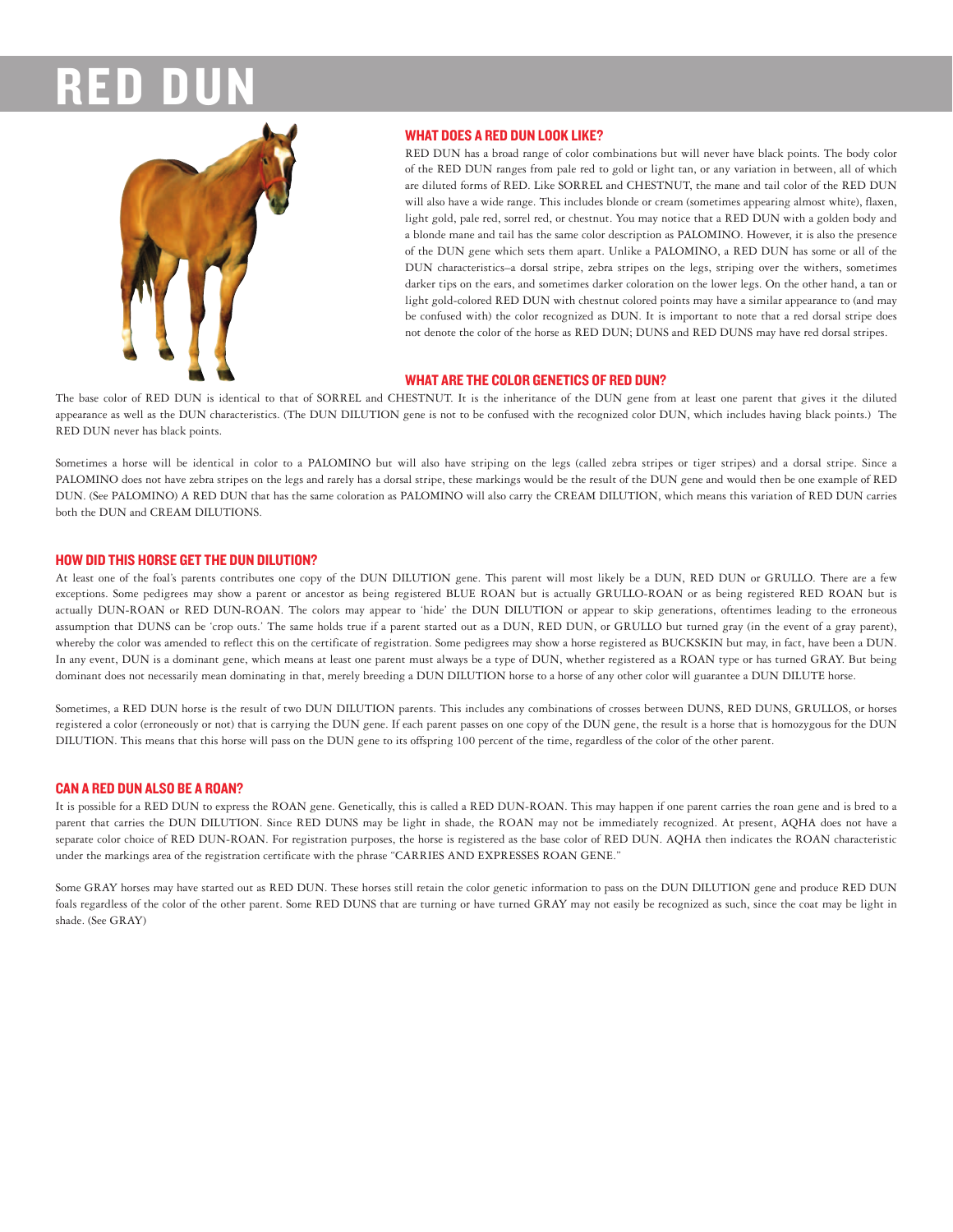#### **WHAT DOES A DUN LOOK LIKE?**

A DUN is similar in color to a BUCKSKIN, but genetically, this is where it stops. Like BUCKSKIN, the body will appear yellow, golden, light tan, or a deep tan that is similar to peanut butter. The mane and tail will be black, and the lower legs are black to some degree, usually in the form of socks or stockings but is sometimes contained within the pastern area only. The tips of the ears will be black or dark brown. The presence of the black points means that at least one parent must also carry the BLACK gene. Unlike a BUCKSKIN, a DUN has some or all of the DUN characteristics-a dorsal stripe, zebra stripes on the legs, and striping over the withers. DUN characteristics have also been observed behind the ears and on the neck. DUN, therefore, is a 'package deal.' It must have the DUN characteristics as well as the body color being diluted to any of the colors mentioned above or some variation of them. Oftentimes, an owner will describe the color of the mane and tail of a horse as 'dun.' However, if the horse is a DUN, the obvious color of the mane and tail should be listed as black. DUN as a color choice is a combination of colors and characteristics on the coat-not a color itself.



Some DUNS may have darker hair covering their body to some degree. This is due to the 'smutty' or

'sooty' gene and may affect the face and back. The 'smuttiness' affecting the face will often give the horse 'masking' to some degree that is often confused with the very dark to black head of the GRULLO. (See GRULLO)

# **WHAT ARE THE COLOR GENETICS OF DUN?**

A DUN is the effect of the DUN gene on a BAY base color. Sometimes DUN and GRULLO are confused with one another. Genetically, there are differences between them. (GRULLO is the effect of the DUN gene on a BLACK base color.) It is the inheritance of the DUN gene from at least one parent that gives both the diluted appearance as well as the DUN characteristics.

Sometimes a horse will carry the CREAM DILUTION in addition to the DUN DILUTION, which means this variation of DUN may produce both DUN and CREAM DILUTION (PALOMINO and BUCKSKIN) offspring. This DUN may not appear any differently than a DUN which does not carry the CREAM DILUTION. It is commonly the result of one parent being CREAM DILUTED and the other being DUN DILUTED. However, one parent may carry both dilutions due to specific ancestors in a specific bloodline. (The stallion, HOLLYWOOD GOLD, is a prime example. He was registered as DUN but was clearly a RED DUN with the gold body coloration of a PALOMINO with a flaxen mane and tail. However, he also had a distinct dorsal stripe and distinct zebra stripes on the legs that were almost chestnut in color, thus exhibiting both CREAM and DUN DILUTIONS.) These DUNS must be treated in the same way as one would a BUCKSKIN when considering the potential color of the offspring; a DOUBLE DILUTE foal may result if this variation of DUN is bred to another parent which carries the CREAM DILUTION.

### **HOW DID THIS HORSE GET THE DUN DILUTION?**

At least one of the foal's parents contributes one copy of the DUN DILUTION gene. This parent will most likely be a DUN, RED DUN or GRULLO. There are a few exceptions. For example, some pedigrees may show a parent or ancestor as being registered BLUE ROAN but is actually GRULLO-ROAN or as being registered RED ROAN but is actually DUN-ROAN or RED DUN-ROAN. The colors may appear to 'hide' the DUN DILUTION or appear to skip generations, oftentimes leading to the erroneous assumption that DUNS can be 'crop outs.' The same holds true if a parent started out as a DUN, RED DUN, or GRULLO but turned gray (in the event of a gray parent), whereby the color was amended to reflect this on the certificate of registration. Some pedigrees may show a horse registered as BUCKSKIN but may, in fact, have been a DUN. In any event, DUN is a dominant gene, which means at least one parent must always be a type of DUN, whether registered as a ROAN type or has turned GRAY. But being dominant does not necessarily mean dominating in that, merely breeding a DUN DILUTION horse to a horse of any other color will guarantee a DUN DILUTE horse.

Sometimes, a DUN horse is the result of two DUN DILUTION parents. This includes any combination of crosses between DUNS, RED DUNS, GRULLOS, or horses registered a color (erroneously or not) that is carrying the DUN gene as well as at least one parent that expresses the BLACK gene. If each parent passes on one copy of the DUN gene, the result is a horse that is homozygous for the DUN DILUTION. This means that this horse will pass on the DUN gene to its offspring 100 percent of the time, regardless of the color of the other parent.

#### **WHAT ARE SOME OTHER ASPECTS WE NEED TO KNOW ABOUT DUNS?**

It is possible for a DUN to express the ROAN gene. Genetically, this is called a DUN-ROAN. This may happen if one parent carries the roan gene and is bred to a parent that carries the DUN DILUTION as well as the BLACK gene. Since DUNS may be light in shade, the ROAN may not immediately be recognized. At present, AQHA does not have a separate color choice of DUN-ROAN. For registration purposes, the horse is registered as the base color of DUN. AQHA then indicates the ROAN characteristic under the markings area of the registration certificate with the phrase "CARRIES AND EXPRESSES ROAN GENE."

Some GRAY horses may have started out as DUN. These horses still retain the color genetic information to pass on the DUN DILUTION gene and produce DUN DILUTION foals regardless of the color of the other parent. Some DUNS that are turning or have turned GRAY may not easily be recognized as such, since the coat is already light in shade. A DUN usually shows lighter hairs in the face (sometimes called 'silvering'), specifically around the eyes and muzzle. Any true white face markings the horse was born with will blend into the face as the gray progresses. There may be graying in the black of lower legs. The tip of the tail will turn a pale, gold to silver color, eventually becoming lighter from the bottom up as the horse ages. The rest of the coat may have gray hairs scattered throughout (again, this may not be easily noticed), but the coat may also be unaffected for years, even retaining the DUN characteristics as it GRAYS. (See GRAY)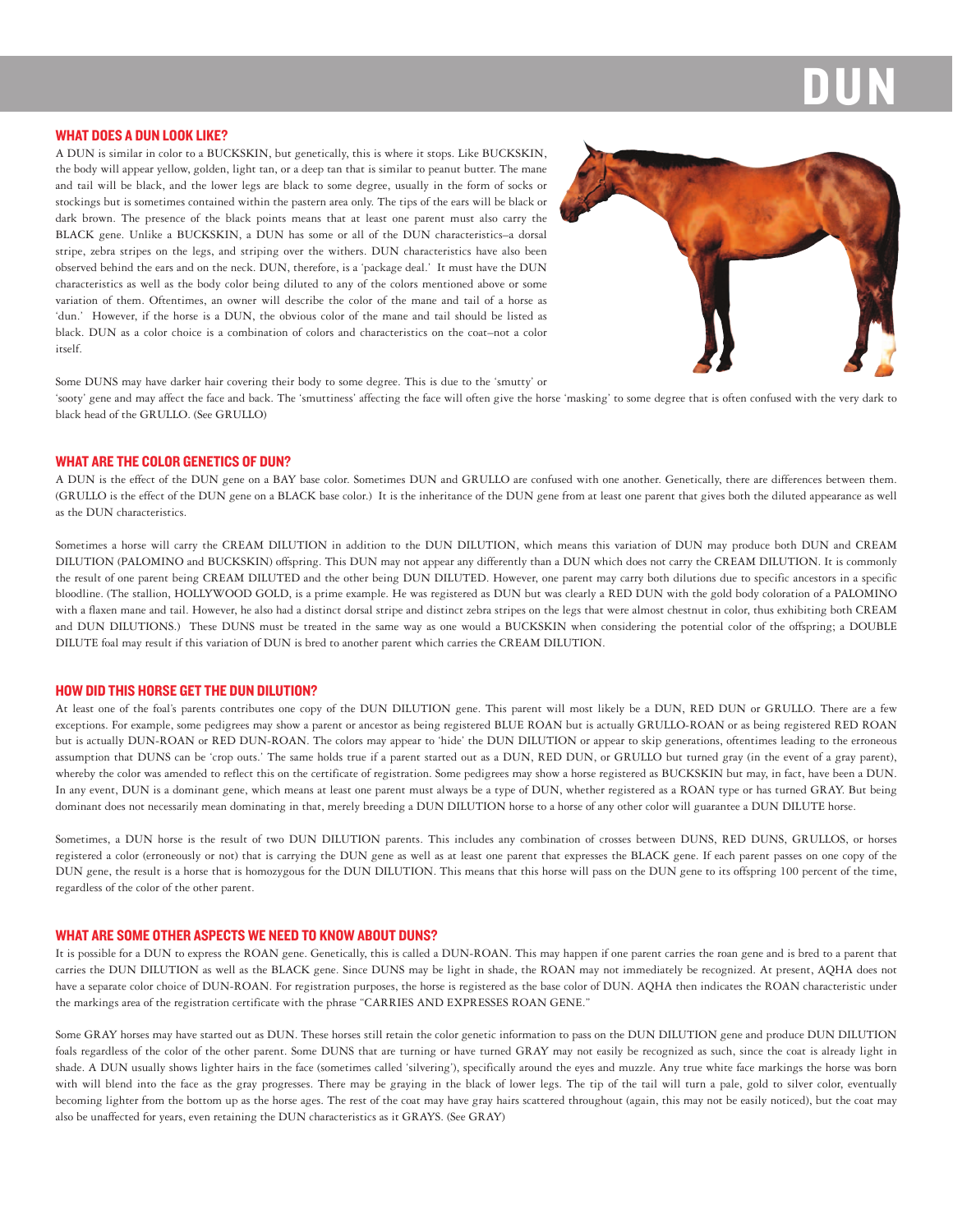# GRUI



# **WHAT DOES A GRULLO LOOK LIKE?**

The body of the GRULLO (pronounced GREW yo or GREW ya) will typically appear gray, silvery, smoky, or some lighter or darker version of these colors. Each of the hairs on the body is silvery or smoky-it is not a mixture of white and black or dark brown. AQHA oftentimes uses the term 'mousecolored.' One may note that a wild mouse is smoky-gray in color. Some GRULLOS may have a 'warmer' hue to their coat whereby the coat has a 'tannish' hue, somewhat similar to that of the DUN. Some terms in independent texts on horse colors will give exotic sounding names to some of the variations of the GRULLO, such as 'olive grullo' or 'lilac grullo.' In any event, the basic characteristics are the same; the body color as described above, black points with black DUN characteristics-dorsal stripe, zebra stripes on the legs, stripes over the withers-and a black or very dark brown head. And it is this solid black or dark brown head that is one of the distinguishing characteristics one finds on the GRULLO. The head on the DUN is typically the same or similar to the rest of the body color.

The GRULLO is not a common color in the Quarter Horse, yet it is often confused with other coat colors. Some DUNS may have darker hair covering their body to some degree. This is due to the 'smutty' or 'sooty' gene and may affect the face and back. The 'smuttiness' affecting the face will often give the DUN 'masking' to some degree that is often confused with the very dark brown to black head

of the GRULLO. A foal that will shed off to BLACK or one of the variations of BROWN will be born with the silvery body color and black points that is often mistaken for GRULLO, complete with a dorsal stripe and, oftentimes, zebra stripes on the legs and striping over the withers.

# **WHAT ARE THE COLOR GENETICS OF GRULLO?**

A GRULLO is the affect of the DUN gene on a BLACK base color, meaning that it shares the same color genetics as the BLACK horse and, to some degree, DUN horse. Sometimes DUN and GRULLO are confused with one another. Genetically, there are differences between them. The color known as DUN is the affect of the DUN gene on a BAY base color meaning a DUN and a BAY carry the agouti gene. The GRULLO does not carry the agouti gene, just as a BLACK does not. It is the inheritance of the DUN gene from at least one parent that gives both the diluted appearance as well as the DUN characteristics.

Some GRULLOS will carry the CREAM DILUTION in addition to the DUN DILUTION, which means this GRULLO may produce both DUN and CREAM DILUTION (PALOMINO and BUCKSKIN) offspring. It is commonly the result of one parent being CREAM DILUTED and the other being DUN DILUTED. However, one parent may carry both dilutions due to specific ancestors in a specific bloodline. (See DUN for the HOLLYWOOD GOLD example.) And since GRULLO has a base color of BLACK, the CREAM DILUTION may 'hide' behind the GRULLO in exactly the same way it would the BLACK. (See BLACK) One would not be able to tell if a GRULLO carried the CREAM DILUTION by its appearance alone. These GRULLOS must be treated in the same way as one would a BUCKSKIN or a DUN carrying the CREAM DILUTION when considering the potential color of the offspring; a DOUBLE DILUTE foal may result if the GRULLO carrying the CREAM DILUTION is bred to another parent which carries the CREAM DILUTION, also.

### **HOW DID THIS HORSE GET THE DUN DILUTION?**

At least one of the foal's parents contributes one copy of the DUN DILUTION gene. This parent will most likely be a DUN, RED DUN or GRULLO. There are a few exceptions. For example, some pedigrees may show a parent or ancestor as being registered BLUE ROAN but is actually GRULLO-ROAN or as being registered RED ROAN but is actually DUN-ROAN or RED DUN-ROAN. The colors may appear to 'hide' the DUN DILUTION or appear to skip generations, oftentimes leading to the erroneous assumption that GRULLOS can be 'crop outs.' The same holds true if a parent started out as a DUN, RED DUN, or GRULLO but turned gray (in the event of a gray parent), whereby the color was amended to reflect this on the certificate of registration. In any event, DUN is a dominant gene, which means at least one parent must always be a type of DUN, whether registered as a ROAN type or has turned GRAY. But being dominant does not necessarily mean dominating in that, merely breeding a DUN DILUTION horse to a BLACK horse will guarantee a GRULLO or DUN DILUTE horse.

Sometimes, a GRULLO horse is the result of two DUN DILUTION parents, at least one of which would also carry the BLACK gene. This includes any combinations of crosses between DUNS, RED DUNS, GRULLOS, or horses registered a color (erroneously or not) that is carrying the DUN gene as well-for example, a horse registered BLUE ROAN but is actually a GRULLO carrying and expressing the ROAN gene. If each parent passes on one copy of the DUN gene, the result is a horse that is homozygous for the DUN DILUTION. This means that this horse-in this case GRULLO-will pass on the DUN gene to its offspring 100 percent of the time, regardless of the color of the other parent. And just as a BLACK horse can be homozygous for BLACK if each parent passes on one copy of the BLACK gene, the same holds true for GRULLOS. This means that the BLACK gene will be passed on 100 percent of the time to the offspring, which means that no foals will ever have points that are red or a variation-the points will always be black or a very dark brown.

#### WHAT ARE SOME OTHER ASPECTS WE NEED TO KNOW ABOUT GRULLOS?

It is possible for a GRULLO to express the ROAN gene. Genetically, this is called a GRULLO-ROAN. This may happen if one parent carries the roan gene and is bred to a parent that carries the DUN DILUTION as well as the BLACK gene. Since the base color of the GRULLO may be light in shade, the ROAN may not be immediately recognized. At present, AQHA does not have a separate color choice of GRULLO-ROAN. For registration purposes, the horse is registered as the base color of GRULLO. AQHA then indicates the ROAN characteristic under the markings area of the registration certificate with the phrase "CARRIES AND EXPRESSES ROAN GENE."

Some GRAY horses may have started out as GRULLO. These horses still retain the color genetic information to pass on the DUN DILUTION gene and produce DUN DILUTION foals regardless of the color of the other parent. Some GRULLOS that are turning or have turned GRAY may not easily be recognized as such, since the coat is already light in shade. A GRULLO usually shows lighter hairs in the face (sometimes called 'silvering'), specifically around the eyes and muzzle. Any true white face markings the horse was born with will blend into the face as the gray progresses. There may be graying in the black of lower legs. The tip of the tail will turn a pale, gold to silver color, eventually becoming lighter from the bottom up as the horse ages. The rest of the coat may have gray hairs scattered throughout (again, this may not be easily noticed), but the coat may also be unaffected for years, even retaining the DUN characteristics as it GRAYS. (See GRAY)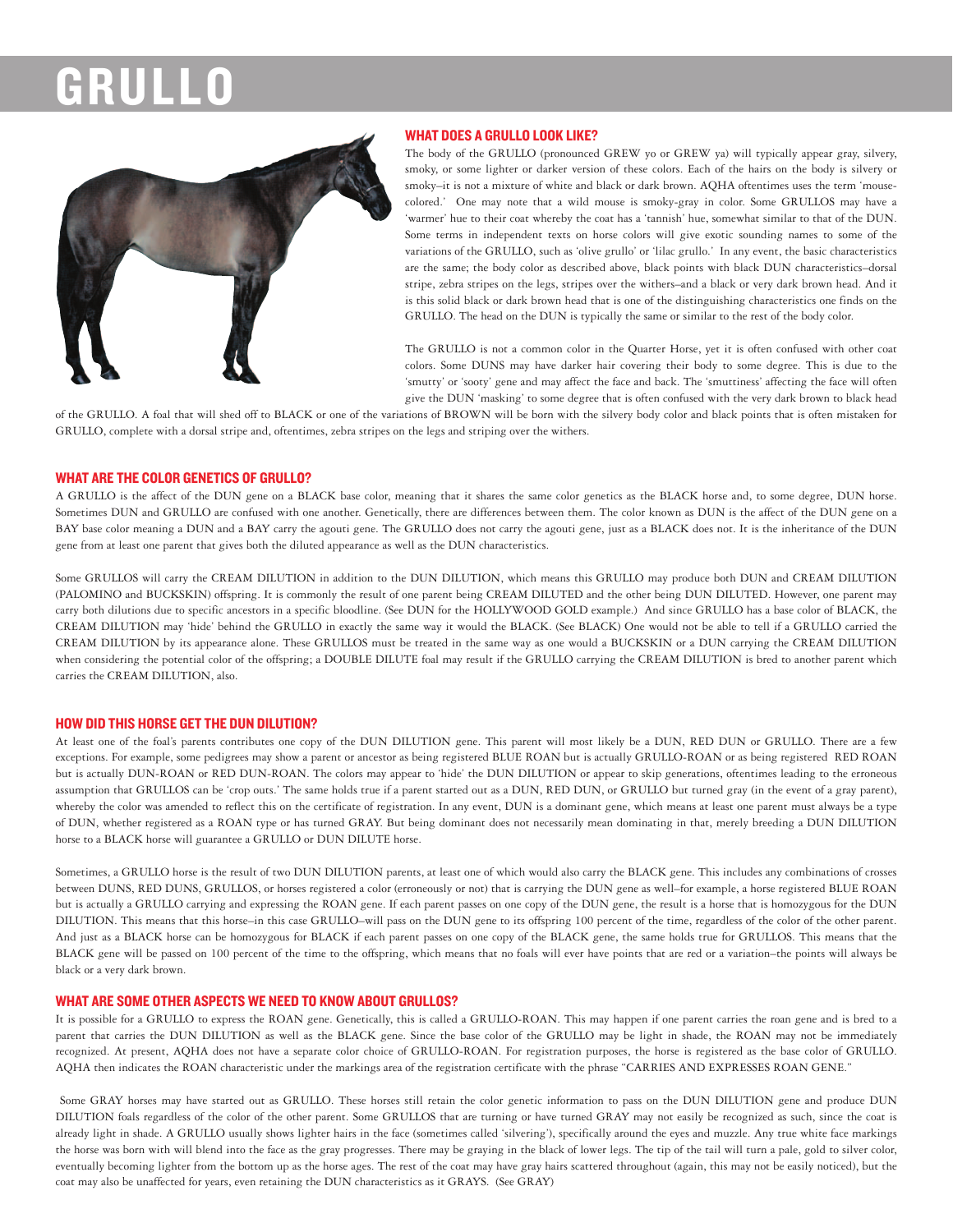#### **WHAT ARE THE COLOR GENETICS OF RED ROAN?**



For all practical purposes, the color genetics of a RED ROAN are identical to SORREL and CHESTNUT. The only exception is the expression of the ROAN GENE which is inherited from at least one parent. The ROAN GENE exists alone and is not associated with any base color. This means that any of the base colors and their variations may also be a roan if inherited from a roan parent. More accurately, a RED ROAN might be considered a SORREL-ROAN or a CHESTNUT-ROAN.

On some pedigrees, older horses may have been registered in the past as RED ROAN but may actually have been RED DUN-ROAN. Since AQHA does not have a specific category for RED DUN-ROAN, the color choice of RED ROAN would have been made out of necessity. For registration purposes, AQHA suggests RED DUN as the better color choice. AQHA then indicates the ROAN characteristic under the markings area of the registration certificate with the phrase "CARRIES AND **EXPRESSES ROAN GENE."** 

Some horses registered as RED ROAN in the past would be registered as BAY ROAN today. Since a SORREL-ROAN or CHESTNUT-ROAN is genetically different from a BAY ROAN, BAY ROAN is now a color choice separate from RED ROAN. Remember, BAY carries the black gene, whereas, SORREL and CHESTNUT do not.

# **WHAT DOES A RED ROAN LOOK LIKE?**

The RED ROAN has a base color identical to either the SORREL or CHESTNUT, including variations in the color of the mane and tail. With the ROAN GENE added, the coat will also have white hair mixed in with the base coat, leaving the lower legs, the mane and tail, and the head typically unaffected. In extreme cases, however, a ROAN may have a concentration of hair above the eyes (but not located directly at the eyes nor immediately around them) appearing as though the horse had white eyebrows. The concentration may also be found at the polls or base of the ears-but nowhere else on the ears. Concentrations may be found on the jaws as an extension of the white hair already concentrated on the neck. In its least expression, the RED ROAN may have ROAN hair localized over the back and croup area, giving the horse the appearance of being slightly dusted with snow. These are sometimes called 'minimally expressed' ROANS. (See SORREL and CHESTNUT)

A SORREL or CHESTNUT may have white hair scattered throughout the body or have white hair concentrated in specific areas. These areas are usually the flanks, between the fore legs, the root of the tail (usually in bands similar to that of a raccoon-hence, 'coon-tail'), and sometimes over the barrel, usually in vertical patterns directly over each rib. It is most often confused with ROAN but is neither the result of the ROAN nor GRAY genes. This distinct pattern of white is sometimes called rabicano (pronounced rab ih CON oh), a word of Spanish origin meaning "brush tail," referring to the bands of white hair at the root of the tail. It is also referred to sometimes as "ticking." One way to determine the difference between the 'classic' RED ROAN and a SORREL or CHESTNUT with white hair due to the rabicano or ticking trait is to notice the color of hair once the 'roan' areas have been scraped or rubbed off. On a 'classic' ROAN, the ROAN hair does not grow back once scraped off-only the base color will grow back, in this case, SORREL or CHESTNUT. On the rabicano affected horse, the hair that is scraped off will usually grow back solid white, the same that would happen if the horse was a solid SORREL or CHESTNUT.

#### HOW DO I KNOW IF MY HORSE IS A RED ROAN OR A GRAY?

Some foals in the early stages of turning GRAY are often confused with ROAN. The foal turning GRAY will have gray hair immediately surrounding the eyes and muzzle and throughout the backs of the ears as well as white hair being scattered throughout the body. The GRAY hair may be slight or extreme and in the earliest stages of turning GRAY. Although it is considered an 'immature GRAY,' genetically, the foal is still considered a GRAY and must be registered as such. This is true even if a GRAY horse started out as RED ROAN. The RED ROAN horse that has turned GRAY may keep its red points for an extended period of time, still retaining the color genetic information to produce SORREL, CHESTNUT, RED ROAN, or GRAY foals. (See GRAY)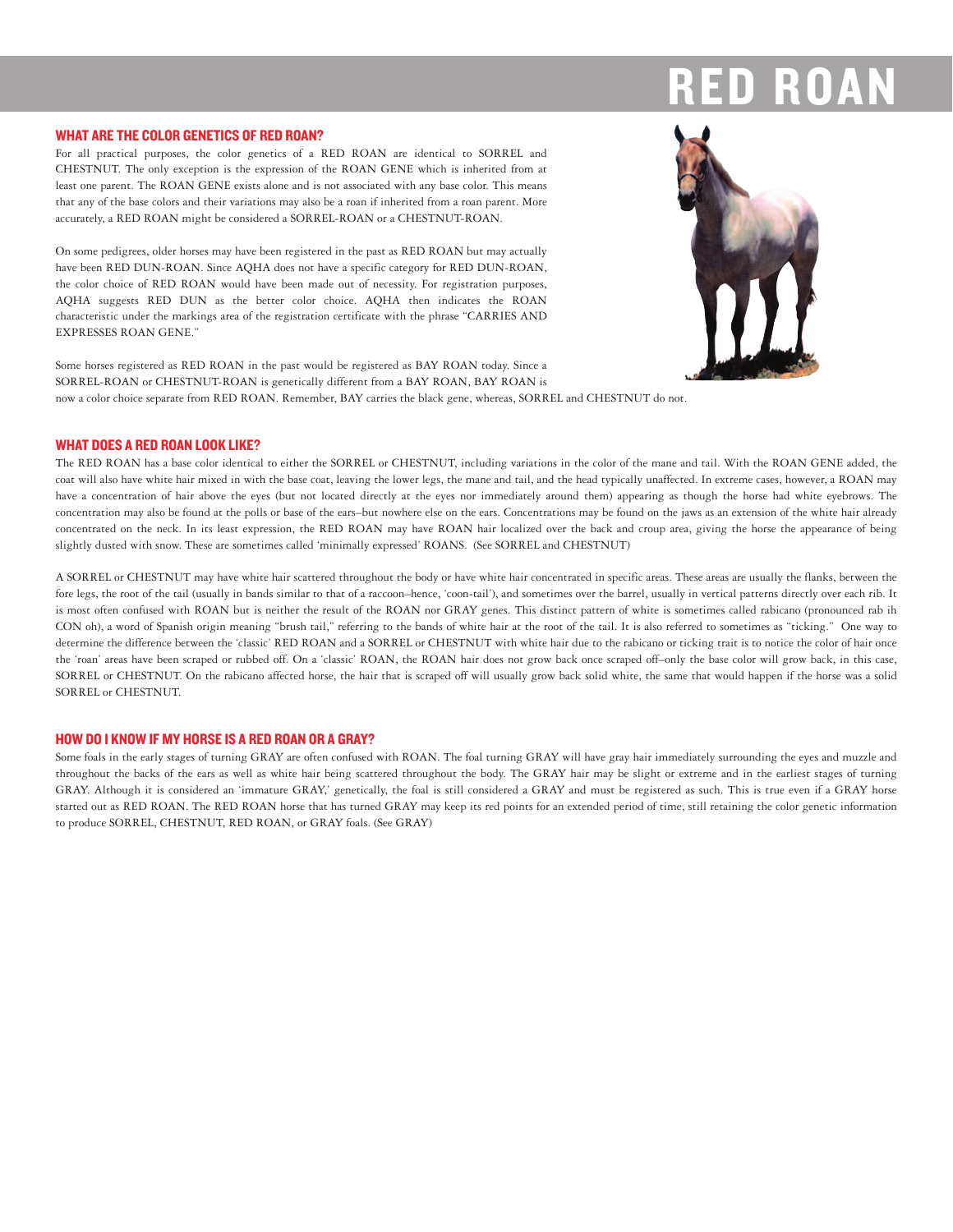

# **WHAT ARE THE COLOR GENETICS OF A BAY ROAN?**

Quite simply, a BAY ROAN is the ROAN GENE affecting a BAY horse. Other than this, the color genetics of BAY ROAN are identical to that of a BAY. As with any ROAN, the ROAN gene must be inherited from at least one parent known to carry the ROAN gene, and as with any BAY, the black points must be inherited from at least one parent that is BLACK or has black points. (See BAY)

In the past, some horses registered as RED ROAN were actually BAY ROAN, since the color of the mane and tail were not taken into consideration at that time. However, since a BAY ROAN carries the BLACK gene but the SORREL and CHESTNUT do not, BAY ROAN is now a color choice separate from RED ROAN.

#### **WHAT DOES A BAY ROAN LOOK LIKE?**

A BAY ROAN has a base color identical to BAY. With the ROAN gene added, white hair is mixed in with the base coat, leaving the lower legs, the mane and tail, and the head typically unaffected. In extreme cases, however, a ROAN may have a concentration of hair above the eyes (but not located

directly at the eyes nor immediately around them) appearing as though the horse had white eyebrows. The concentration may also be found at the polls or base of the ears-but nowhere else on the ears. Concentrations may be found on the jaws as well but only as an extension of the white hair already concentrated on the neck. In its least expression, the BAY ROAN may have ROAN hair localized over the back and croup area, giving the horse the appearance of being slightly dusted with snow. These are sometimes called 'minimally expressed' ROANS.

A BAY may have white hair scattered throughout the body or have white hair concentrated in specific areas. These areas are usually the flanks, between the fore legs, the root of the tail (usually in bands similar to that of a raccoon-hence, 'coon-tail'), and sometimes over the barrel, usually in vertical patterns directly over each rib. It is most often confused with ROAN but is neither the result of the ROAN nor GRAY genes. This distinct pattern of white is sometimes called rabicano (pronounced rab ih CON oh), a word of Spanish origin meaning "brush tail," referring to the bands of white hair at the root of the tail. It is also referred to sometimes as "ticking." One way to determine the difference between the 'classic' BAY ROAN and a BAY with white hair due to the rabicano or ticking trait is to notice the color of hair once the 'roan' areas have been scraped or rubbed off. On a 'classic' ROAN, the ROAN hair does not grow back once scraped off-only the base color will grow back, in this case, the base color of BAY which is usually SORREL or CHESTNUT. On the rabicano affected horse, the hair that is scraped off will usually grow back solid white, the same that would happen if the horse was a solid BAY

# **HOW DO I KNOW IF MY HORSE IS A BAY ROAN OR A GRAY?**

Some foals in the early stages of turning GRAY are often confused with ROAN. The foal turning gray will have gray hair immediately surrounding the eyes and muzzle and throughout the backs of the ears as well as white hair being scattered throughout the body. The GRAY hair may be slight or extreme and in the earliest stages of turning GRAY. Although it is considered an 'immature GRAY,' genetically, the foal is still considered a GRAY and must be registered as such, even if the GRAY horse started out as BAY ROAN. The BAY ROAN that has turned GRAY may keep its black points for an extended period of time but will still produce GRAY foals as well. They still retain the color genetic information to produce BAY and BAY ROAN foals, and in most cases, they may also produce SORREL, CHESTNUT, BROWN or BLACK foals, or any of these colors plus the inclusion of the ROAN gene which includes RED ROAN and BLUE ROAN. (See GRAY)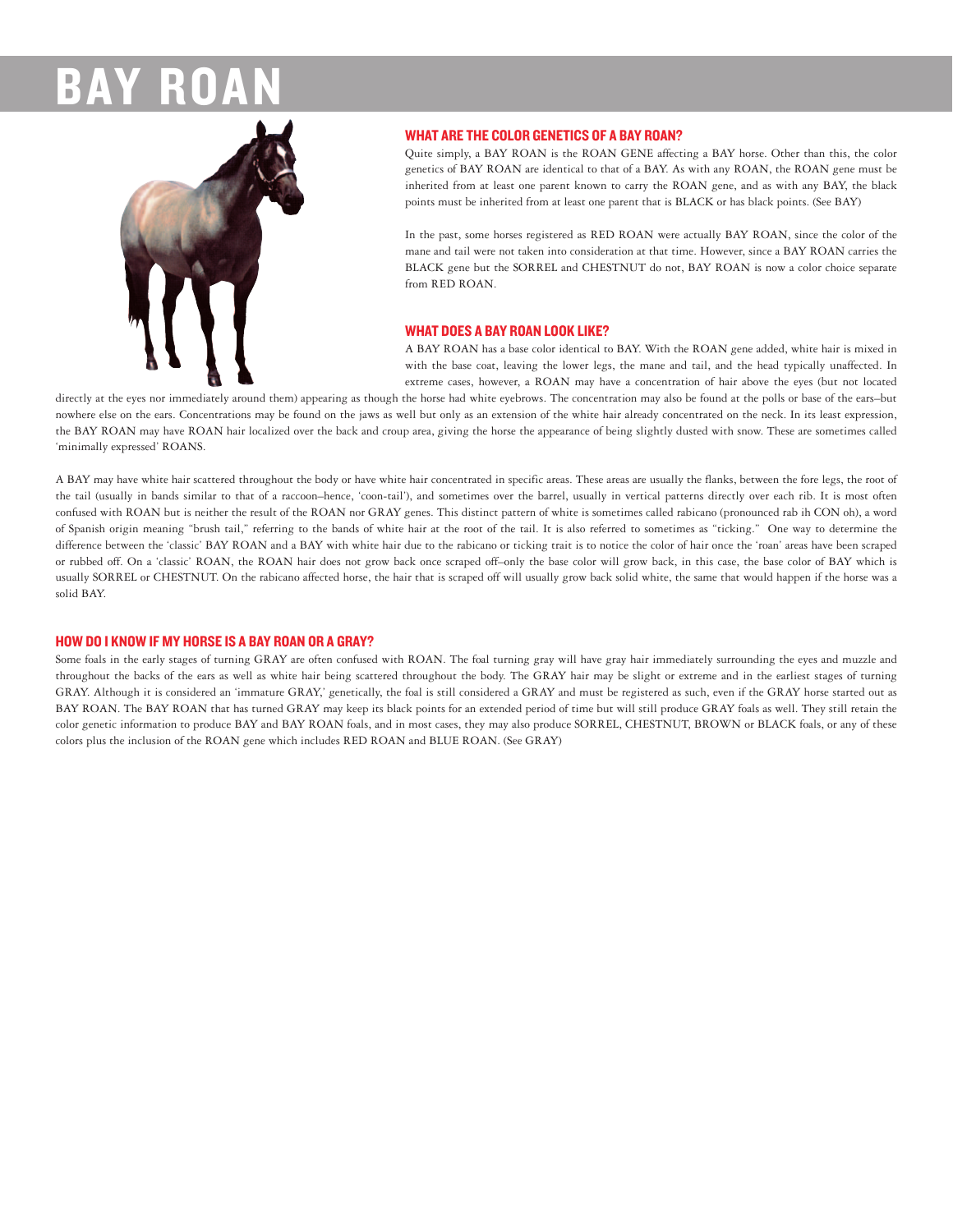# E R

#### **WHAT ARE THE COLOR GENETICS OF BLUE ROAN?**

It is, in effect, the ROAN gene affecting a BLACK horse. The color genetics of BLUE ROAN are identical to that of BLACK and, to some extent, BROWN. (See BLACK and BROWN)

In the past, some horses registered as BLUE ROAN may actually have been GRULLO ROAN, since both BLUE ROAN and GRULLO ROAN have a black mane and tail, black on the lower legs, and a darker head that is usually black. Since there is no separate color choice for GRULLO ROAN, the color BLUE ROAN has often been chosen instead. Sometimes the DUN characteristics may not have been taken into consideration. (See GRULLO)

Just as some BLACKS and BROWNS have a PALOMINO or BUCKSKIN parent and may also carry the CREAM DILUTION inherited from one of these parents, the same is true with some BLUE ROANS. These BLUE ROANS will then have the color genetics similar to BUCKSKINS and may produce any of the DOUBLE DILUTE foals if bred to a PALOMINO, BUCKSKIN, or parent known to carry the CREAM DILUTION.



# **WHAT DOES A BLUE ROAN LOOK LIKE?**

A BLUE ROAN has a base color identical to BLACK and sometimes BROWN. On a BLACK horse with the ROAN gene added, white hair is mixed in with the base coat, leaving the lower legs, the mane and tail, and the head typically unaffected. In extreme cases, however, a ROAN may have a concentration of hair above the eyes (but not located directly at the eyes nor immediately around them) appearing as though the horse had white eyebrows The concentration may also be found at the polls or base of the ears (but nowhere else on the ears). Concentrations may be found on the jaws as an extension of the white hair already concentrated on the neck. In its least expression, the BLUE ROAN may have ROAN hair localized over the back and croup area, giving the horse the appearance of being slightly dusted with snow. These are sometimes called 'minimally expressed' ROANS.

In the case where the ROAN gene affects a BROWN horse, the overall appearance of the horse is still due to white hairs being mixed with very dark brown and black hair over the body coat. Also, the overall color of the head of the horse remains dark brown or a mixture of black and brown hair. There are some horses registered as BLUE ROAN where the head may have red or tan mixed in with the darker hair. However, the mane, tail, and lower legs will be true black. ROAN on a BROWN horse (genetically a BLUE ROAN) has often been confused with ROAN on a CHESTNUT horse (genetically a RED ROAN). The RED FACTOR test can be performed where such a question occurs. Contact AOHA for more information.

A BLACK or BROWN may have white hair scattered throughout the body or have white hair concentrated in specific areas. These areas are usually the flanks, between the fore legs, the root of the tail (usually in bands similar to that of a raccoon-hence, 'coon-tail'), and sometimes over the barrel, usually in vertical patterns directly over each rib. It is most often confused with ROAN but is neither the result of the ROAN nor GRAY genes. This distinct pattern of white is sometimes called rabicano (pronounced rab ih CON oh), a word of Spanish origin meaning "brush tail," referring to the bands of white hair at the root of the tail. It is also referred to sometimes as "ticking." One way to determine the difference between the 'classic' BLUE ROAN and a BLACK or BROWN with white hair due to the rabicano or ticking trait is to notice the color of hair once the 'roan' areas have been scraped or rubbed off. On a 'classic' ROAN, the ROAN hair does not grow back once scraped off-only the base color will grow back, in this case, black or brown. On the rabicano affected horse, the hair that is scraped off will usually grow back solid white, the same that would happen if the horse was a solid BLACK or BROWN.

### **HOW DO I KNOW IF MY HORSE IS A BLUE ROAN OR A GRAY?**

Some foals in the early stages of turning GRAY are often confused with ROAN. The foal turning gray will have gray hair immediately surrounding the eyes and muzzle and throughout the backs of the ears as well as white hair being scattered throughout the body. The GRAY hair may be slight or extreme and in the earliest stages of turning GRAY. Although it is considered an 'immature GRAY,' genetically, the foal is still considered a GRAY and must be registered as such. A GRAY horse may have started out as a BLUE ROAN and may keep its black points for an extended period of time. This BLUE ROAN which has turned GRAY will still retain the color genetic information to produce BLACK foals and, in most cases, SORREL, CHESTNUT, BAY, or BROWN foals. If the CREAM DILUTION is present, PALOMINO and BUCKSKIN foals may also be produced or any of these colors plus the inclusion of the ROAN gene. (See GRAY)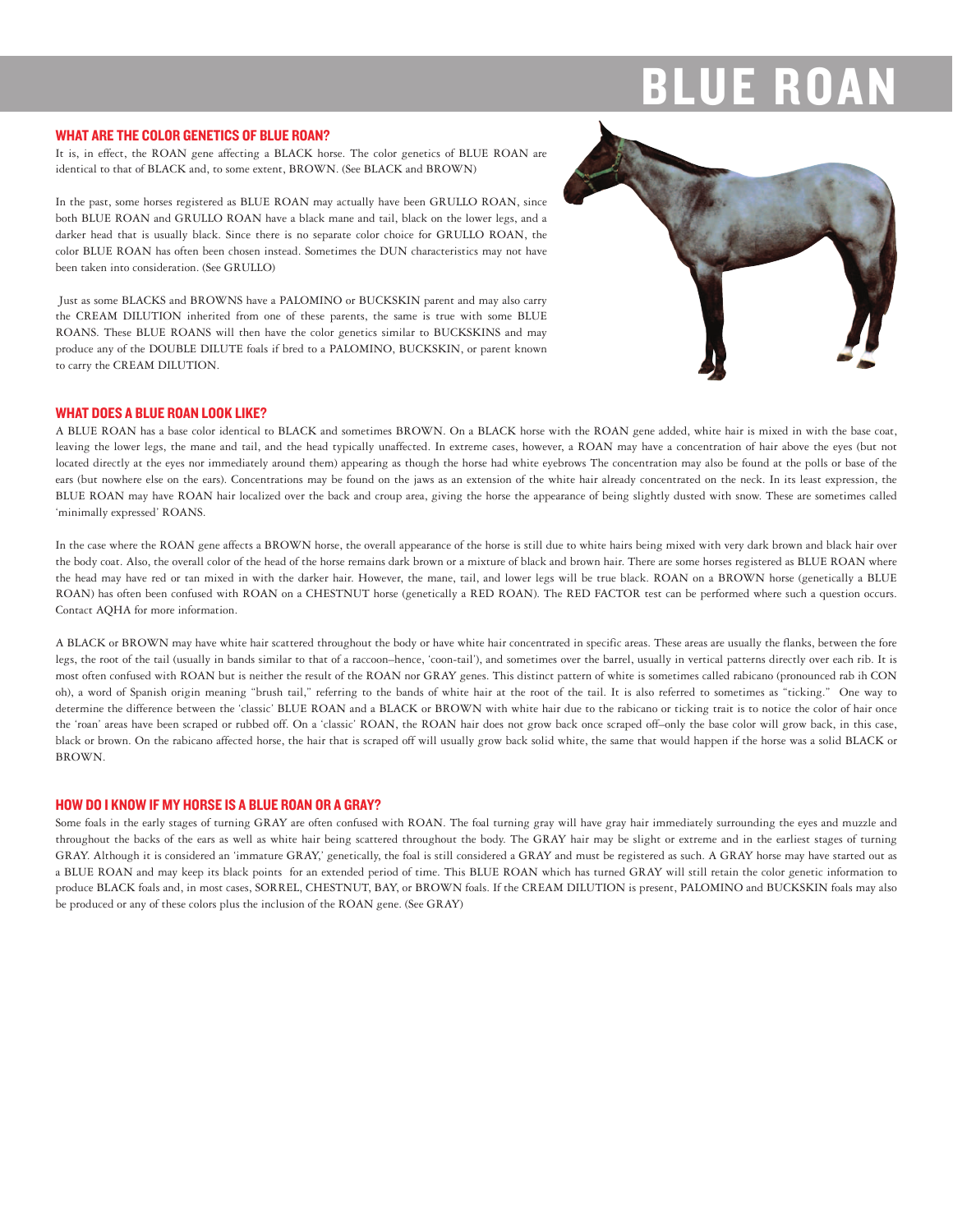

## **WHAT ARE THE COLOR GENETICS OF GRAY?**

Surprisingly, GRAY will have the same color genetics of every color covered thus far, including the ROANS. GRAY color genetics depend on the color of the horse before it turned GRAY.

It is important to note that a GRAY foal or horse must always have at least one parent that is GRAY. GRAY will not "crop out" from two non-GRAY parents, regardless of whether or not GRAY is in the pedigree. GRAY does not skip generations.

# **WHAT DOES A GRAY LOOK LIKE?**

The appearance of the GRAY depends on the stage of graying and/or the age of the horse. The horse may be an immature gray at any age, meaning that the horse is retaining much or some of its original coat color but is showing clear signs of turning GRAY. Among others, these signs of graying are most often found around the eyes and muzzle but may also be throughout the face as well as over the entire area of the ears. It is interesting to note that any horse with black points (BLACKS, BROWNS, BAYS, BUCKSKINS, DUNS, GRULLOS, and their ROAN variations) will also show early signs of the

graying effect at the end (bottom) of the tail. This will usually appear anywhere from silver to a light brassy color, and as the horse ages, more of the tail will lighten, increasing from the bottom up. The lower legs, which would normally be solid black, will begin to show an increase of GRAY hairs scattered throughout. Some horses showing the early signs of turning gray will also have gray or 'roan-looking' patches of various sizes throughout the body. They may be as small as silver dollars or as large as an adult hand.

Any of the solid colors covered thus far may have white hair scattered throughout the body or have white hair concentrated in specific areas. These areas are usually the flanks, between the fore legs, the root (top) of the tail (usually in bands similar to that of a raccoon-hence, 'coon-tail'), and sometimes over the barrel, usually in vertical patterns directly over each rib. It is most often confused with ROAN but is neither the result of the ROAN nor GRAY genes. This distinct pattern of white is sometimes called rabicano (pronounced rab ih CON oh), a word of Spanish origin meaning "brush tail," referring to the bands of white hair at the root of the tail. It is also referred to sometimes as "ticking." One way to determine the difference between the 'classic' ROAN and another color with white hair due to the rabicano or ticking trait is to notice the color of hair once the 'roan' areas have been scraped or rubbed off. On a 'classic' ROAN, the ROAN hair does not grow back once scraped off-only the base color of the body will grow back. On the rabicano affected horse, the hair that is scraped off will usually grow back solid white, the same that would happen if the horse was solid colored.

# WHAT IF MY HORSE STILL LOOKS DUN OR BUCKSKIN OR ROAN, OR WHAT IF IT DOESN'T LOOK COMPLETELY GRAY?

It cannot be stressed enough that a GRAY horse will start out as ANY color other than GRAY. This includes the ROANS, the DUN DILUTION horses (DUNS, RED DUNS, GRULLOS), and the CREAM DILUTION horses (BUCKSKINS and PALOMINOS). This means that, for example, a BLUE ROAN horse turning GRAY may retain black over much of the head for a while but will still show evident signs of graying in the areas already stated; a DUN DILUTION horse may retain any of the DUN markings-dorsal stripe, zebra stripes on the legs, stripes over the withers, or any marking or coloration associated with DUN-and still be in the process of turning gray; a CREAM DILUTION horse may retain lighter hair in the coat with the mane and tail being seemingly unaffected. In essence, the DILUTION horses may still appear their original color for an extended period of time-tan or gold body color, dark or black points on DUNS, BUCKSKINS, GRULLOS, etc.-but will be considered GRAY due to the areas-however subtle-that indicate the signs of graving.

Sometimes a foal is pending registration with AOHA and has a coat that is 'obviously' turning GRAY. This foal may have a parent that is registered its original color but has turned GRAY or is turning GRAY and vet still retains some of the characteristics as described above, i.e., a dorsal stripe if the parent is a DUN, or darker points if the parent is BLUE ROAN or BUCKSKIN-to give only two examples. This parent will need to have the color corrected to GRAY before the pending registration can be completed. (In the case of the DUNS-turned-GRAY, the dorsal stripe, zebra stripes on the legs, or the striping over the withers can be described under the markings area of the certificate if those characteristics are still visible on that horse.) Sometimes AQHA will request a foal's pedigree be corrected for several generations in the event the ancestry shows the need for those ancestors to the corrected to GRAY.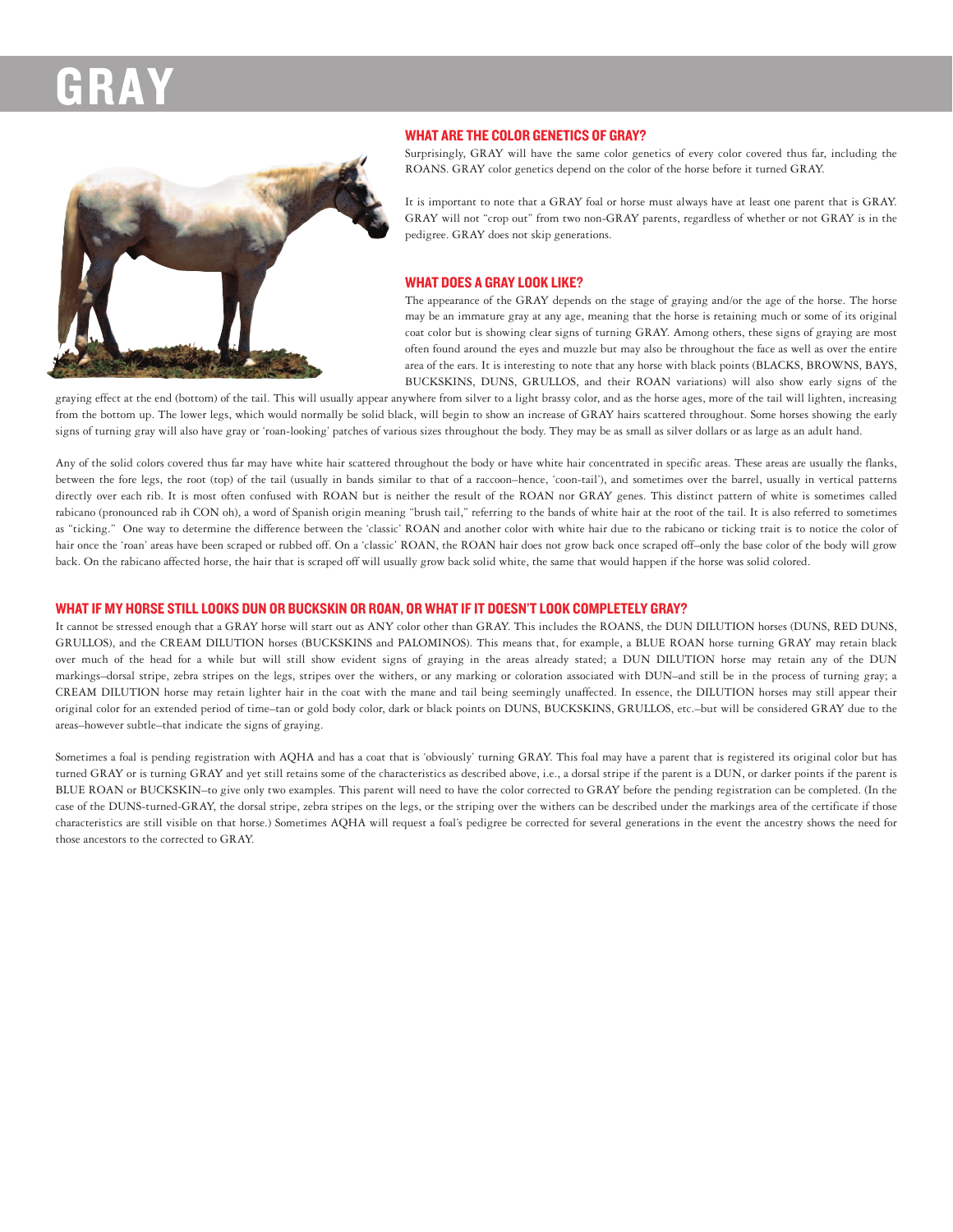**AGOUTI GENE** - This gene affects the color BLACK only. It is an extension gene associated with the BLACK gene but is not a color gene itself. When present, it tells the color BLACK what to do, basically. The AGOUTI gene operates somewhat like a light switch. When it is 'switched on' or present, the color BLACK is pushed to the points only. This is responsible for how BLACK becomes distributed on BAYS, DUNS, and BUCKSKINS-horses with black points. When the AGOUTI gene is 'switched off' or not present, BLACK covers the entire coat, allowing the resulting Quarter Horse colors known as BLACK, BROWN, GRULLO, BLUE ROAN-all of which have solid BLACK as a base coat. This includes their variations which include the ROAN gene and possibly the GRAY gene (if a GRAY parent is present and the resulting foal has turned GRAY also).

**CREAM DILUTION GENE** - This gene is responsible for the colors BUCKSKIN and PALOMINO. It is an extension gene associated with RED. ONE copy of this gene from ONE of the parents will dilute RED to tan or yellow or near-white or anything in between without affecting the eye color, skin color, or points. An exception (to some extent) is one copy of the CREAM DILUTION gene affecting a foal or horse that is the base color of solid BLACK. This resulting color may appear as a dark BROWN with dark BROWN points. Genetically, however, this color is solid BLACK but with the ability to produce CREAM DILUTED foals regardless of the color of the other parent. This means that a diluted BLACK could potentially produce a DOUBLE CREAM DILUTED foal if bred to a CREAM DILUTED parent.

A CREAM DILUTED parent may not always pass on the CREAM DILUTION gene. Statistically, this parent will pass on this gene only 50 percent of the time. Two CREAM DILUTION genes (one copy from each parent) on a RED base coat (SORREL or CHESTNUT) will result in a CREMELLO foal. However, another aspect of the CREAM DILUTION gene is that it can also affect the color BLACK if a foal with a base color of BAY or BLACK. Two copies of the CREAM DILUTION gene on a BAY base color will yield the color PERLINO. Two copies of the CREAM DILUTION gene on a BLACK base color will yield the color SMOKY CREAM. Both the PERLINO and SMOKY CREAM may appear almost identical to the CREMELLO in color. However, genetically, the CREMELLO does not carry the BLACK gene. PERLINO and SMOKY CREAM both carry the BLACK gene and may still produce solid BLACK foals or foals with BLACK points.

In all three cases of CREMELLO, PERLINO, and SMOKY CREAM, the foals will be DOUBLE CREAM DILUTED or homozygous for the CREAM DILUTION. This means that the CREAM dilution will be passed on to the offspring 100 percent of the time, resulting in a PALOMINO, BUCKSKIN, or diluted BLACK.

POINTS - This refers to specific 'outer' areas of the horse concerning color, usually BLACK in color, but may be dark red, chestnut, or brown. These areas are the mane and tail, the lower legs (from the coronets up), and the tips of the ears.

**DUN DILUTION GENE** - This gene is responsible for the colors RED DUN, DUN and GRULLO. Whereas a single copy of the CREAM DILUTION affects the RED gene only, the DUN DILUTION affects both RED and BLACK. A foal or horse with a single copy of the DUN DILUTION looks the same as a foal or horse with two copies of this gene - eye color, hair color and skin color is unaffected.

A horse with one copy is called heterozygous for DUN, and a horse with two copies is called homozygous for DUN. A homozygous DUN will produce a DUN foal of some type 100 percent of the time. Some homozygous DUNS and GRULLOS also are homozygous for the BLACK gene. This means that these horses will produce DUNS or GRULLOS 100 percent of the time but never a RED DUN.

**CHAMPAGNE DILUTION GENE** - This gene may affect any base color and may affect the CREAM DILUTION and DUN DILUTION as well, further modifying the appearance of the horse by affecting the eye color and skin color. In CHAMPAGNE DILUTION horses, the foal begins with a darker colored coat and sheds off lighter, just the opposite of what the coat will usually do in other colors. The foal's eyes will first be an icy blue, and as the foal ages, the eye color will change into a greenish hue and finally into an amber or honey-colored hue. The skin can vary as well, usually appearing a pale rosy hue or a pale orange-like hue with flecks of dark gray scattered throughout, literally from the nose to the tail.

It is interesting to note that CHAMPAGNE is not a color even though there are a few "color" names being used by those who are familiar with the dilution. (The CHAMPAGNE gene affecting a SORREL base, for example, is currently referred to as GOLD CHAMPAGNE.) Conversely, names once allocated for a specific CHAMPAGNE "color" have been re-evaluated. For example, CHAMPAGNE on a CREAM DILUTION base was formerly called IVORY CHAMPAGNE but has since fallen out of use because of the inconsistent range of outcomes. (CHAMPAGNE on a BUCKSKIN base would be different than CHAMPAGNE on a PALOMINO base, for example, because of the presence or lack of the BLACK gene.) Even so, there are currently no universal names for all the color combinations that include the CHAMPAGNE DILUTION effect. What would one call CHAMPAGNE on a RED DUN base, or CHAMPAGNE on a horse that is both RED DUN and PALOMINO? What would one call CHAMPAGNE on a horse that is PERLINO and DUN? The list would become very long. With this in mind, AQHA does not recognize the few names that are being used, and until there is a universally applied recognition of these variations of the CHAMPAGNE DILUTION, AQHA will register the CHAMPAGNE DILUTION foals in accordance with the colors already recognized by the Association. For example, CHAMPAGNE on a SORREL base will be treated the same as CREAM on a SORREL base, which is referred to as a PALOMINO. The CHAMPAGNE DILUTION will be recognized on the certificate of registration with the statement under the markings area "CARRIES CHAMPAGNE DILUTION."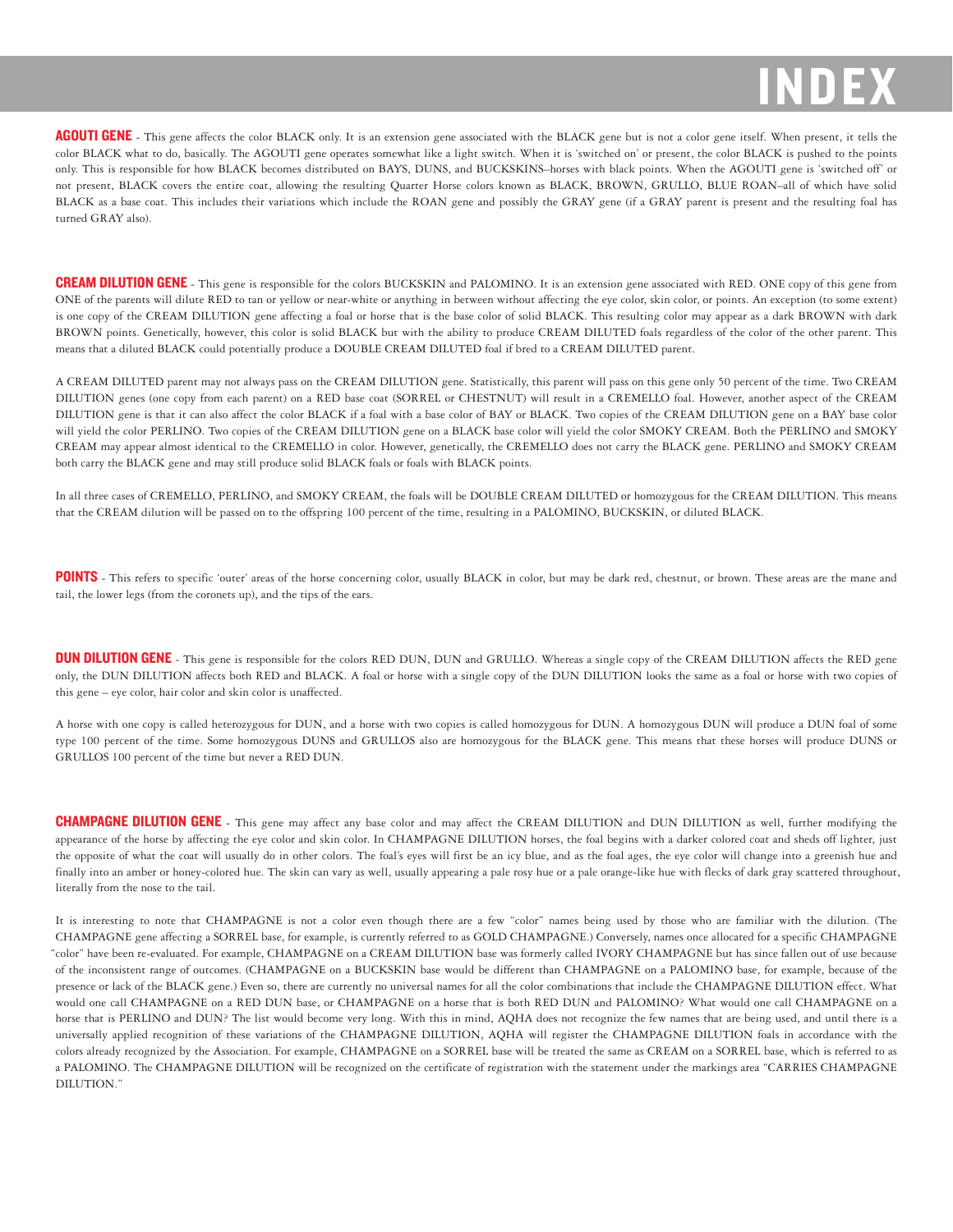# **OTHER GENERAL INFORMATION**

If you plan to buy an unregistered foal or horse, it is best to ask a variety of questions first. Do you know if the color of the foal is accurate based on the parentage? If you have seen the parents and know their colors firsthand, do their colors and markings match those as listed on their certificates of registration? Oftentimes a buyer purchases a foal that is turning gray. The owner may not be aware that the gray parent is still listed as the original color before turning gray. This must be corrected before the foal can be registered. Or perhaps a gray foal has neither parent registered as gray, or perhaps neither parent is gray in actuality. In this case, the parentage is wrong and must be corrected if possible. In some instances, a foal cannot be registered if a questionable parentage cannot be resolved.

The conditions mentioned above hold true when buying a Quarter Horse that is already registered. Make sure the 'papers match the horse.' Does the color on the papers match the color of the horse in front of you? Do the markings on the certificate match those of the horse? Familiarize yourself with coat colors so that you know when a horse is registered a correct color. If the horse does not match the papers, a color correction would be necessary. This should be the responsibility of the current owner. There may be unseen problems with a horse for which the buyer would be responsible once the horse is transferred. There have been instances where an already-registered horse had the registration cancelled and 'papers pulled' because the horse in question could not genetically be from the parents as they were listed. If you are unsure, you are always free to contact AQHA to verify the color of a horse based on parentage.

# WHAT IF MY FOAL IS BORN WITH A DORSAL STRIPE OR ZEBRA STRIPES ON THE LEGS OR STRIPES OVER THE WITHERS?

Some foals are born with a dorsal stripe or markings on the legs which may initially be mistaken for those as dun. However, without a dun parent or parent known to produce dun foals (such as a gray that started out as a type of dun), we know the foal would not be a dun. Usually when the foals shed their first coat, the 'dun markings' are no longer visible. Sometimes these markings may actually be due to the 'smutty' or 'sooty' gene. Oftentimes these foals have darker areas on the back and withers which are mistaken for a true dorsal stripe and stripes over the withers.

# WHAT IF, AFTER ALL THIS COLOR EXPLANATION, I STILL DON'T KNOW WHAT COLOR MY FOAL OR HORSE IS?

Letting the foal shed its first coat is best when determining accurate color. Newborn foals and foals that have not yet shed almost always have coat colors that cannot be readily determined. We often have customers who send in applications considered 'late' or past the date seven months from the time the foal was born because they could not determine the color. The best policy is to send the application to AQHA anyway, leaving the color choice blank, and either choosing the color later or sending photographs after the foal has shed. If the application is sent before the seven-month deadline, the cost of registration is 'locked in' and will not go up even if the time it takes to determine the color of the foal goes past the seven months.

#### **BIBLIOGRAPHY**

Horse Genetics. Bowling, Ann T. CABI Publishing, New York, NY, 1996 Equine Color Genetics. Sponenberg, D. Phillip. Iowa State University Press, 1996

#### **OTHER RESOURCES**

Various privately maintained Web sites found on the Internet which deal with the coat colors of horses, including the American Quarter Horse.